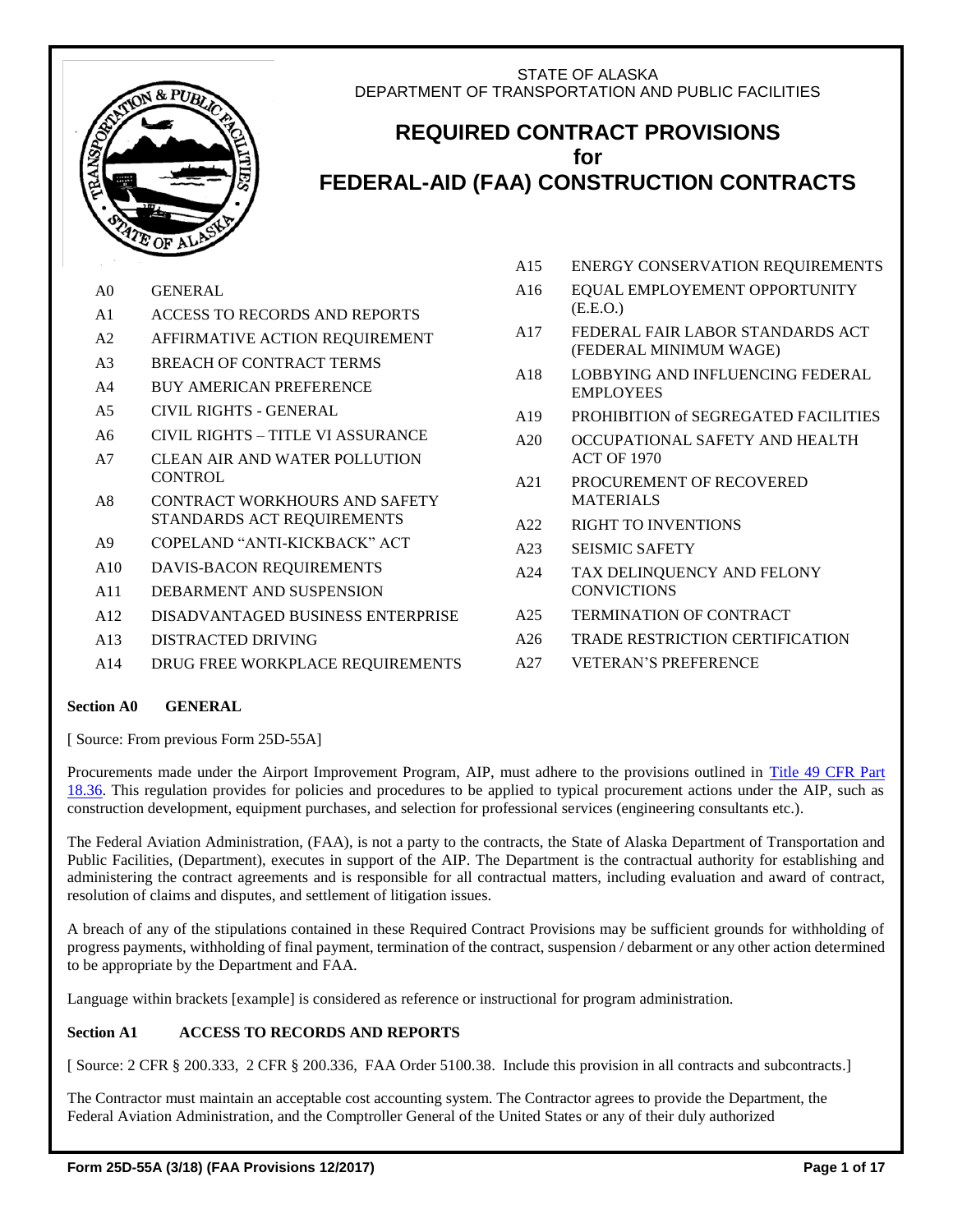representatives, access to any books, documents, papers, and records of the Contractor which are directly pertinent to the specific contract for the purpose of making audit, examination, excerpts and transcriptions. The Contractor agrees to maintain all books, records and reports required under this contract for a period of not less than three years after final payment is made and all pending matters are closed.

#### **Section A2 NOTICE OF REQUIREMENT FOR AFFIRMATIVE ACTION to ENSURE EQUAL EMPLOYMENT OPPORTUNITY**

[ Mandatory Language. Source: 41 CFR part 60-4, Executive Order 11246. Incorporate in all bids, RFPs, contracts and subcontracts; that exceed \$10,000.

1. The Offeror's or Bidder's attention is called to the "Equal Opportunity Clause" and the "Standard

Federal Equal Employment Opportunity Construction Contract Specifications" set forth herein.

2. The goals and timetables for minority and female participation, expressed in percentage terms for the Contractor's aggregate workforce in each trade on all construction work in the covered area, are as follows:

### **Timetables**

Goals for minority participation for each trade: Is listed on the Invitation to Bid, Form 25D-7; if not listed it is 0.0%

Goals for female participation in each trade: 6.9%

These goals are applicable to all of the Contractor's construction work (whether or not it is Federal or federally-assisted) performed in the covered area. If the Contractor performs construction work in a geographical area located outside of the covered area, it shall apply the goals established for such geographical area where the work is actually performed. With regard to this second area, the Contractor also is subject to the goals for both its federally involved and non-federally involved construction.

The Contractor's compliance with the Executive Order and the regulations in 41 CFR Part 60-4 shall be based on its implementation of the Equal Opportunity Clause, specific affirmative action obligations required by the specifications set forth in 41 CFR 60-4.3(a), and its efforts to meet the goals. The hours of minority and female employment and training must be substantially uniform throughout the length of the contract, and in each trade, and the Contractor shall make a good faith effort to employ minorities and women evenly on each of its projects. The transfer of minority or female employees or trainees from Contractor to Contractor or from project to project for the sole purpose of meeting the Contractor's goals shall be a violation of the contract, the Executive Order and the regulations in 41 CFR Part 60-4. Compliance with the goals will be measured against the total work hours performed.

3. The Contractor shall provide written notification to the Director of the Office of Federal Contract Compliance Programs (OFCCP) within 10 working days of award of any construction subcontract in excess of \$10,000 at any tier for construction work under the contract resulting from this solicitation. The notification shall list the name, address, and telephone number of the subcontractor; employer identification number of the subcontractor; estimated dollar amount of the subcontract; estimated starting and completion dates of the subcontract; and the geographical area in which the subcontract is to be performed.

4. As used in this notice and in the contract resulting from this solicitation, the "covered area" is the State of Alaska.

# **Section A3 BREACH OF CONTRACT TERMS**

[ Source: 2 CFR § 200 Appendix II(A). Include in all contracts and subcontracts that exceed \$150,000)]

Any violation or breach of terms of this contract on the part of the Contractor or its subcontractors may result in the suspension or termination of this contract or such other action that may be necessary to enforce the rights of the parties of this agreement.

The Department will provide Contractor written notice that describes the nature of the breach and corrective actions the Contractor must undertake in order to avoid termination of the contract. The Department reserves the right to withhold payments to Contractor until such time the Contractor corrects the breach or the Department elects to terminate the contract. The Department's notice will identify a specific date by which the Contractor must correct the breach. Department may proceed with termination of the contract if the Contractor fails to correct the breach by deadline indicated in the Department's notice.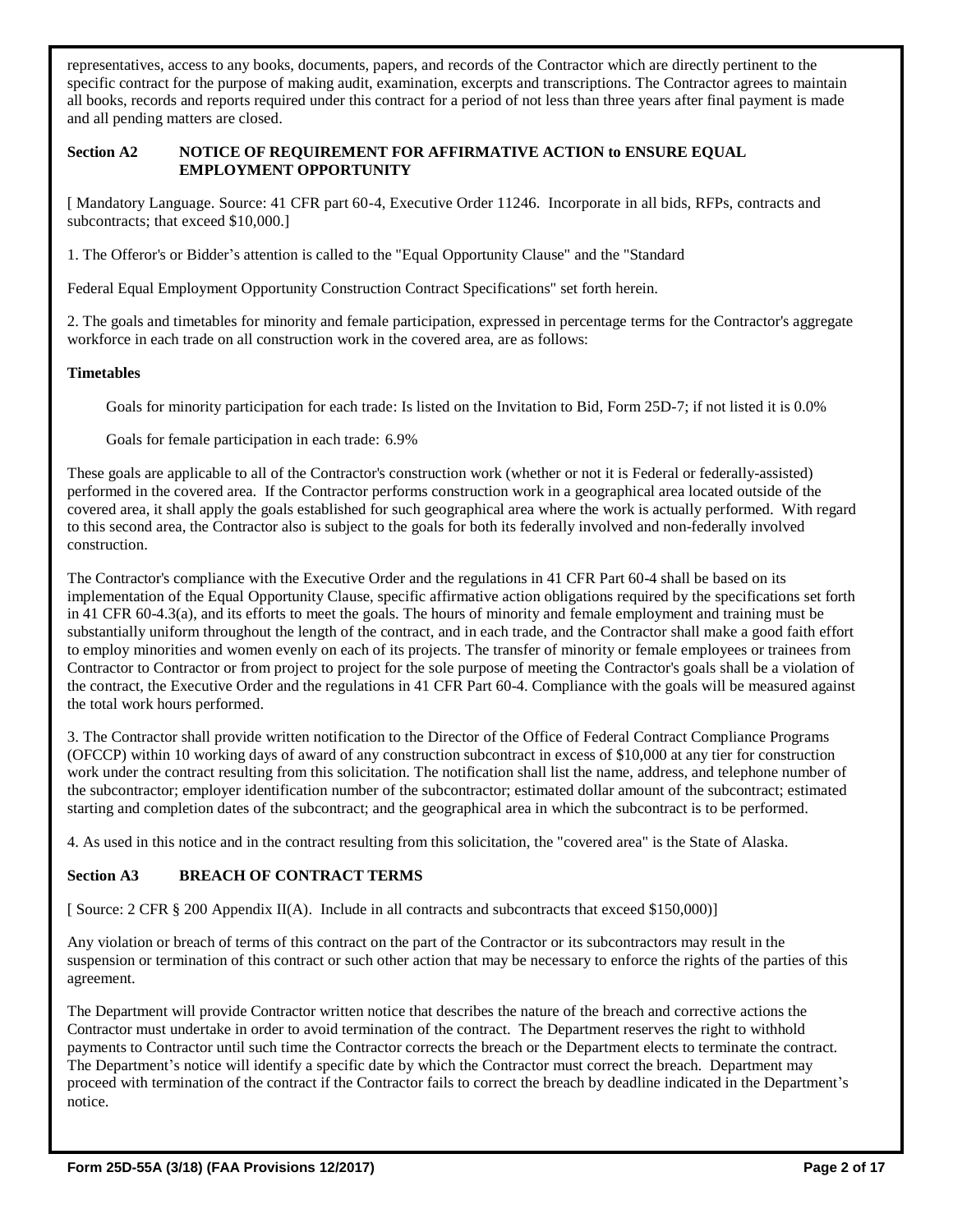The duties and obligations imposed by the Contract Documents and the rights and remedies available thereunder are in addition to, and not a limitation of, any duties, obligations, rights and remedies otherwise imposed or available by law.

# **Section A4.3.1 BUY AMERICAN PREFERENCE**

[ Source: Title 49 USC § 50101. Also referenced in Department's GCP 60-09, Forms 25D-151, 25D-152, 25D-153, 25D-154, 25D-155, 25D-156. Include in all contracts and subcontracts. ]

The Contractor agrees to comply with 49 USC § 50101, which provides that Federal funds may not be obligated unless all steel and manufactured goods used in AIP funded projects are produced in the United States, unless the FAA:

- 1. has issued a waiver for the product;
- 2. the product is listed as an Excepted Article, Material Or Supply in Federal Acquisition Regulation subpart 25.108; or
- 3. the product is included in the FAA Nationwide Buy American Waivers Issued list.

The Department will include a Certificate of Buy American Compliance for Total Facility (Department Form 25D-151) or a Certificate of Buy American Compliance for Manufactured Products (Department Form 25D-152) in the bid documents.

A Bidder or Offeror must complete and submit the Certificate of Buy American Compliance (Department Form 25D-151 or Form 25D-152) included in the bid documents with their bid or offer. The Department will reject as nonresponsive any bid or offer that does not include a completed Certificate of Buy American Compliance.

### **Section A4.3.2 and A4.3.3 CERTIFICATE OF BUY AMERICAN COMPLIANCE**

The language in A4.3.2 Certificate of Buy American Compliance for Total Facility (Department Form 25D-151); and in A4.3.3 Certificate of Buy American Compliance for Manufactured Products (Department Form 25D-152); are hereby incorporated into these contract provisions for Buy American Preference.

### **Section A5.3.1 GENERAL CIVIL RIGHTS PROVISIONS**

[ Mandatory Language. Source: 49 USC § 47123. Include in all contracts and subcontracts. ]

The Contractor agrees to comply with pertinent statutes, Executive Orders and such rules as are promulgated to ensure that no person shall, on the grounds of race, creed, color, national origin, sex, age, or disability be excluded from participating in any activity conducted with or benefiting from Federal assistance.

This provision binds the Contractor and subcontractors from the bid solicitation period through the completion of the contract. This provision is in addition to that required by Title VI of the Civil Rights Act of 1964.

# **Section A6.3.1 TITLE VI SOLICITATION NOTICE**

[ Mandatory Language. Source: 49 USC § 47123, FAA Order 1400.11. Include in all contracts and subcontracts ]

The Department, in accordance with the provisions of Title VI of the Civil Rights Act of 1964 (78 Stat. 252, 42 USC §§ 2000d to 2000d-4) and the Regulations, hereby notifies all Bidders or Offerors that it will affirmatively ensure that any contract entered into pursuant to this advertisement, disadvantaged business enterprises will be afforded full and fair opportunity to submit bids in response to this invitation and will not be discriminated against on the grounds of race, color, or national origin in consideration for an award.

# **Section A6.3.2 COMPLIANCE WITH NONDISCRIMINATION REQUIREMENTS**

[ Mandatory Language. Source: 49 USC § 47123, FAA Order 1400.11. Include in all contracts and subcontracts. ]

During the performance of this contract, the Contractor, for itself, its assignees, and successors in interest (hereinafter referred to as the "Contractor") agrees as follows:

1. **Compliance with Regulations:** The Contractor (hereinafter includes consultants) will comply with the Title VI List of Pertinent Nondiscrimination Acts and Authorities, as they may be amended from time to time, which are herein incorporated by reference and made a part of this contract.

2. **Nondiscrimination:** The Contractor, with regard to the work performed by it during the contract, will not discriminate on the grounds of race, color, or national origin in the selection and retention of subcontractors, including procurements of materials and leases of equipment. The Contractor will not participate directly or indirectly in the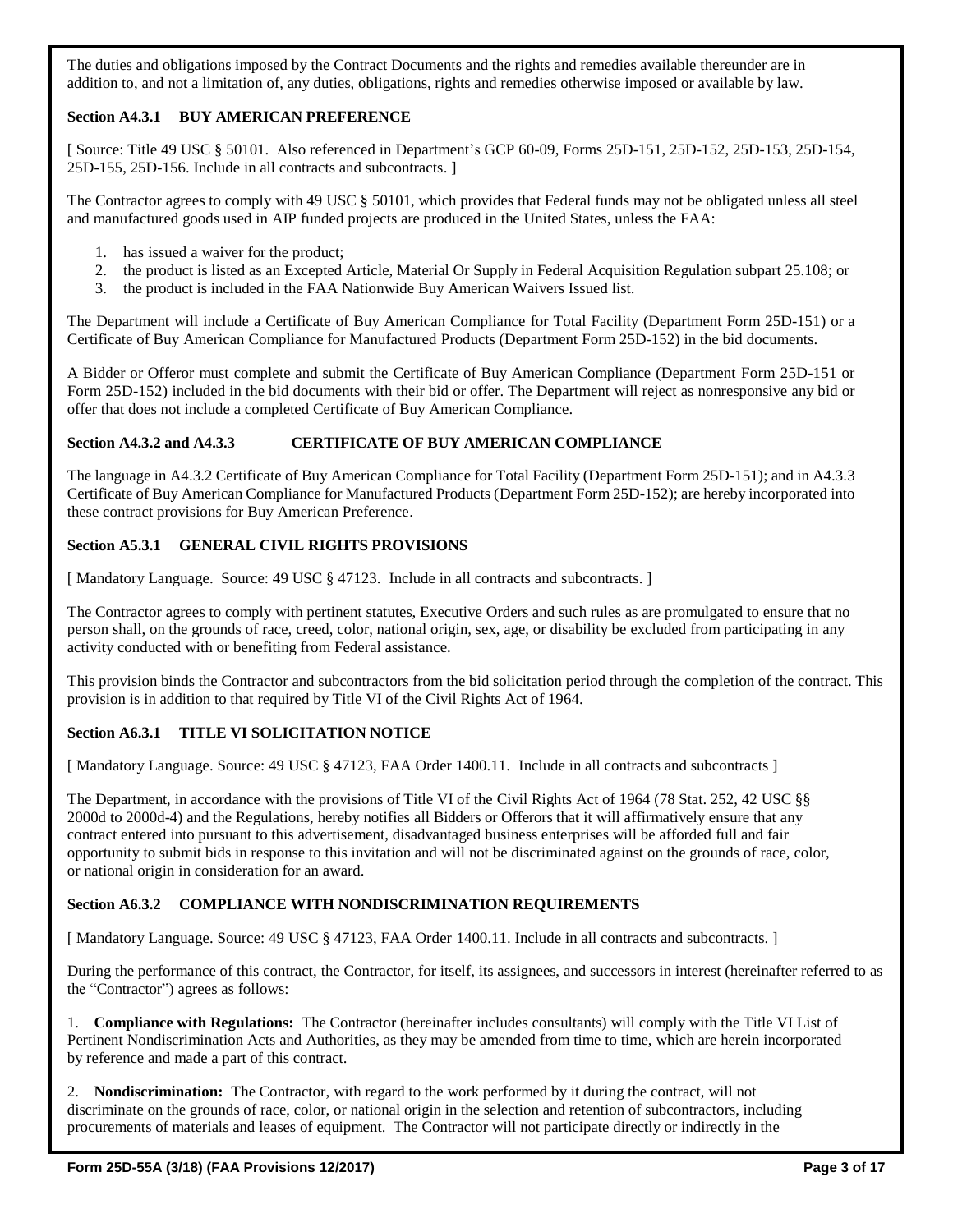discrimination prohibited by the Nondiscrimination Acts and Authorities, including employment practices when the contract covers any activity, project, or program set forth in Appendix B of 49 CFR part 21.

3. **Solicitations for Subcontracts, including Procurements of Materials and Equipment:** In all solicitations, either by competitive bidding, or negotiation made by the Contractor for work to be performed under a subcontract, including procurements of materials, or leases of equipment, each potential subcontractor or supplier will be notified by the Contractor of the Contractor's obligations under this contract and the Nondiscrimination Acts and Authorities on the grounds of race, color, or national origin.

4. **Information and Reports:** The Contractor will provide all information and reports required by the Acts, the Regulations, and directives issued pursuant thereto and will permit access to its books, records, accounts, other sources of information, and its facilities as may be determined by the Department or the Federal Aviation Administration to be pertinent to ascertain compliance with such Nondiscrimination Acts And Authorities and instructions. Where any information required of a Contractor is in the exclusive possession of another who fails or refuses to furnish the information, the Contractor will so certify to the Department or the Federal Aviation Administration, as appropriate, and will set forth what efforts it has made to obtain the information.

5. **Sanctions for Noncompliance:** In the event of a Contractor's noncompliance with the non-discrimination provisions of this contract, the Department will impose such contract sanctions as it or the Federal Aviation Administration may determine to be appropriate, including, but not limited to:

a. Withholding payments to the Contractor under the contract until the Contractor complies;

and/or

b. Cancelling, terminating, or suspending a contract, in whole or in part.

6. **Incorporation of Provisions:** The Contractor will include the provisions of paragraphs one through six in every subcontract, including procurements of materials and leases of equipment, unless exempt by the Acts, the Regulations and directives issued pursuant thereto. The Contractor will take action with respect to any subcontract or procurement as the Department or the Federal Aviation Administration may direct as a means of enforcing such provisions including sanctions for noncompliance. Provided, that if the Contractor becomes involved in, or is threatened with litigation by a subcontractor, or supplier because of such direction, the Contractor may request the Department to enter into any litigation to protect the interests of the Department. In addition, the Contractor may request the United States to enter into the litigation to protect the interests of the United States.

### **Section A6.4.5 TITLE VI LIST OF PERTINENT NONDISCRIMINATION ACTS AND AUTHORITIES**

[ Mandatory Language. Source: 49 USC § 47123, FAA Order 1400.11. Include in all contracts and subcontracts. ]

During the performance of this contract, the Contractor, for itself, its assignees, and successors in interest (hereinafter referred to as the "Contractor") agrees to comply with the following non- discrimination statutes and authorities; including but not limited to:

- Title VI of the Civil Rights Act of 1964 (42 USC § 2000d *et seq*., 78 stat. 252) (prohibits discrimination on the basis of race, color, national origin);
- 49 CFR part 21 (Non-discrimination in Federally-assisted programs of The Department of Transportation— Effectuation of Title VI of the Civil Rights Act of 1964);
- The Uniform Relocation Assistance and Real Property Acquisition Policies Act of 1970, (42 USC § 4601), (prohibits unfair treatment of persons displaced or whose property has been acquired because of Federal or Federal-aid programs and projects);
- Section 504 of the Rehabilitation Act of 1973, (29 USC § 794 *et seq*.), as amended, (prohibits discrimination on the basis of disability); and 49 CFR part 27;
- The Age Discrimination Act of 1975, as amended, (42 USC § 6101 *et seq*.), (prohibits discrimination on the basis of age);
- Airport and Airway Improvement Act of 1982, (49 USC § 471, Section 47123), as amended, (prohibits discrimination based on race, creed, color, national origin, or sex);
- The Civil Rights Restoration Act of 1987, (PL 100-209), (Broadened the scope, coverage and applicability of Title VI of the Civil Rights Act of 1964, The Age Discrimination Act of 1975 and Section 504 of the Rehabilitation Act of 1973, by expanding the definition of the terms "programs or activities" to include all of the programs or activities of the Federalaid recipients, sub- recipients and Contractors, whether such programs or activities are Federally funded or not);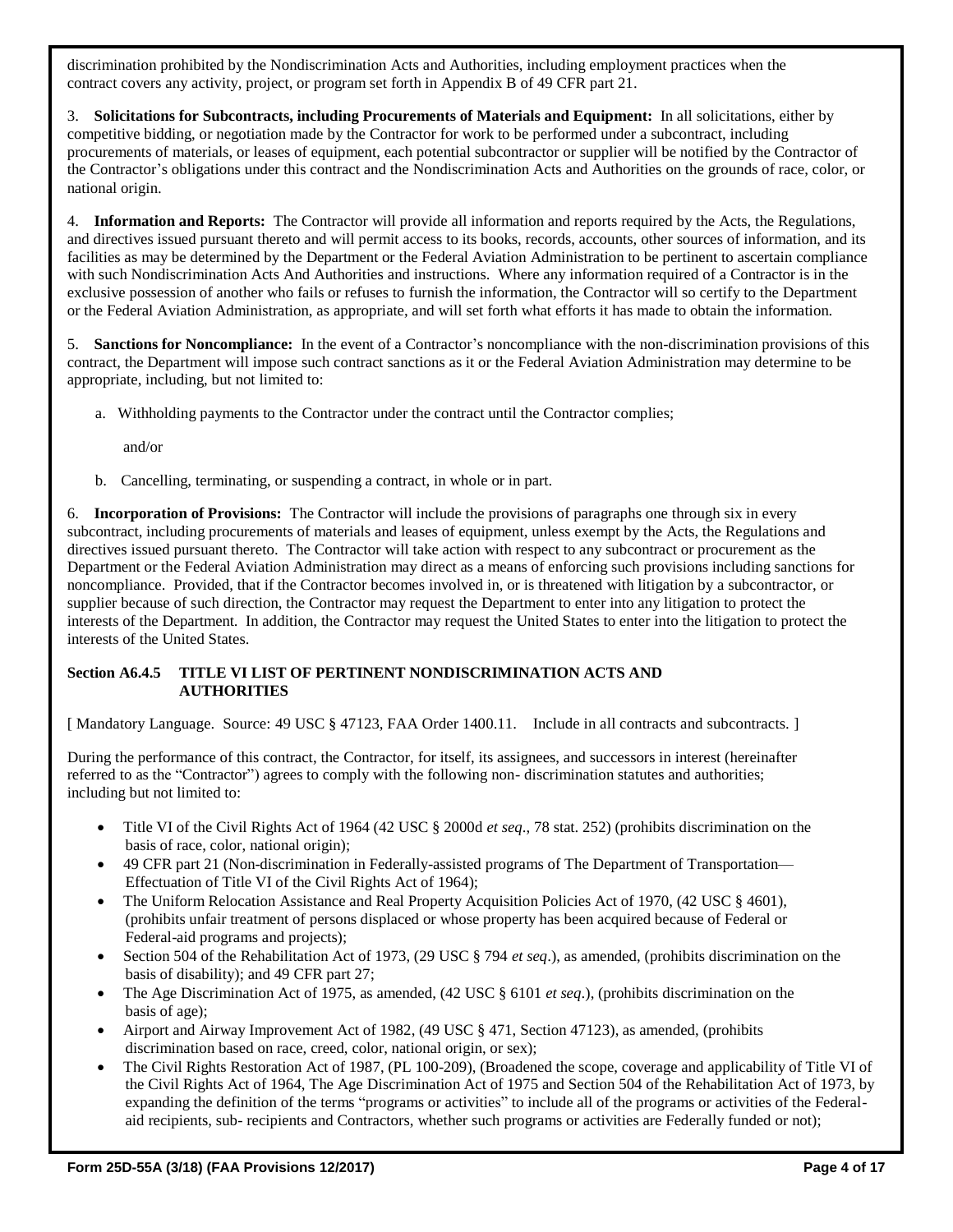- Titles II and III of the Americans with Disabilities Act of 1990, which prohibit discrimination on the basis of disability in the operation of public entities, public and private transportation systems, places of public accommodation, and certain testing entities (42 USC §§ 12131 – 12189) as implemented by Department of Transportation regulations at 49 CFR parts 37 and 38;
- The Federal Aviation Administration's Non-discrimination statute (49 USC § 47123) (prohibits discrimination on the basis of race, color, national origin, and sex);
- Executive Order 12898, Federal Actions to Address Environmental Justice in Minority Populations and Low-Income Populations, which ensures non-discrimination against minority populations by discouraging programs, policies, and activities with disproportionately high and adverse human health or environmental effects on minority and lowincome populations;
- Executive Order 13166, Improving Access to Services for Persons with Limited English Proficiency, and resulting agency guidance, national origin discrimination includes discrimination because of limited English proficiency (LEP). To ensure compliance with Title VI, you must take reasonable steps to ensure that LEP persons have meaningful access to your programs (70 Fed. Reg. at 74087 to 74100);
- Title IX of the Education Amendments of 1972, as amended, which prohibits you from discriminating because of sex in education programs or activities (20 USC 1681 et seq).

# **Section A7 CLEAN AIR AND WATER POLLUTION CONTROL**

[ Source: 2 CFR § 200, Appendix II(G). Include in all contracts and subcontracts that exceed \$150,000.]

The Contractor must agree to comply with all applicable standards, orders, and regulations issued pursuant to the Clean Air Act (42 USC § 740-7671q) and the Federal Water Pollution Control Act as amended (33 USC § 1251-1387). The Contractor agrees to report any violation to the Department immediately upon discovery. The Department assumes responsibility for notifying the Environmental Protection Agency (EPA) and the Federal Aviation Administration.

# **Section A8 CONTRACT WORKHOURS AND SAFETY STANDARDS ACT REQUIREMENTS**

[ Mandatory Language. Source: 2 CFR § 200, Appendix II(E). Use for Construction, Equipment and Professional Services contracts in excess of \$100,000.]

1. Overtime Requirements.

No Contractor or subcontractor contracting for any part of the contract work which may require or involve the employment of laborers or mechanics shall require or permit any such laborer or mechanic, including watchmen and guards, in any workweek in which he or she is employed on such work to work in excess of forty hours in such workweek unless such laborer or mechanic receives compensation at a rate not less than one and one-half times the basic rate of pay for all hours worked in excess of forty hours in such workweek.

2. Violation; Liability for Unpaid Wages; Liquidated Damages.

In the event of any violation of the clause set forth in paragraph (1) of this clause, the Contractor and any subcontractor responsible therefor shall be liable for the unpaid wages. In addition, such Contractor and subcontractor shall be liable to the United States (in the case of work done under contract for the District of Columbia or a territory, to such District or to such territory), for liquidated damages. Such liquidated damages shall be computed with respect to each individual laborer or mechanic, including watchmen and guards, employed in violation of the clause set forth in paragraph (1) of this clause, in the sum of \$10 for each calendar day on which such individual was required or permitted to work in excess of the standard workweek of forty hours without payment of the overtime wages required by the clause set forth in paragraph (1) of this clause.

3. Withholding for Unpaid Wages and Liquidated Damages.

The Federal Aviation Administration (FAA) or the Department shall upon its own action or upon written request of an authorized representative of the Department of Labor withhold or cause to be withheld, from any moneys payable on account of work performed by the Contractor or subcontractor under any such contract or any other Federal contract with the same prime Contractor, or any other federally assisted contract subject to the Contract Work Hours and Safety Standards Act, which is held by the same prime Contractor, such sums as may be determined to be necessary to satisfy any liabilities of such Contractor or subcontractor for unpaid wages and liquidated damages as provided in the clause set forth in paragraph 2 of this clause.

#### 4. Subcontractors.

The Contractor or subcontractor shall insert in any subcontracts the clauses set forth in paragraphs (1) through (4) and also a clause requiring the subcontractor to include these clauses in any lower tier subcontracts. The prime Contractor shall be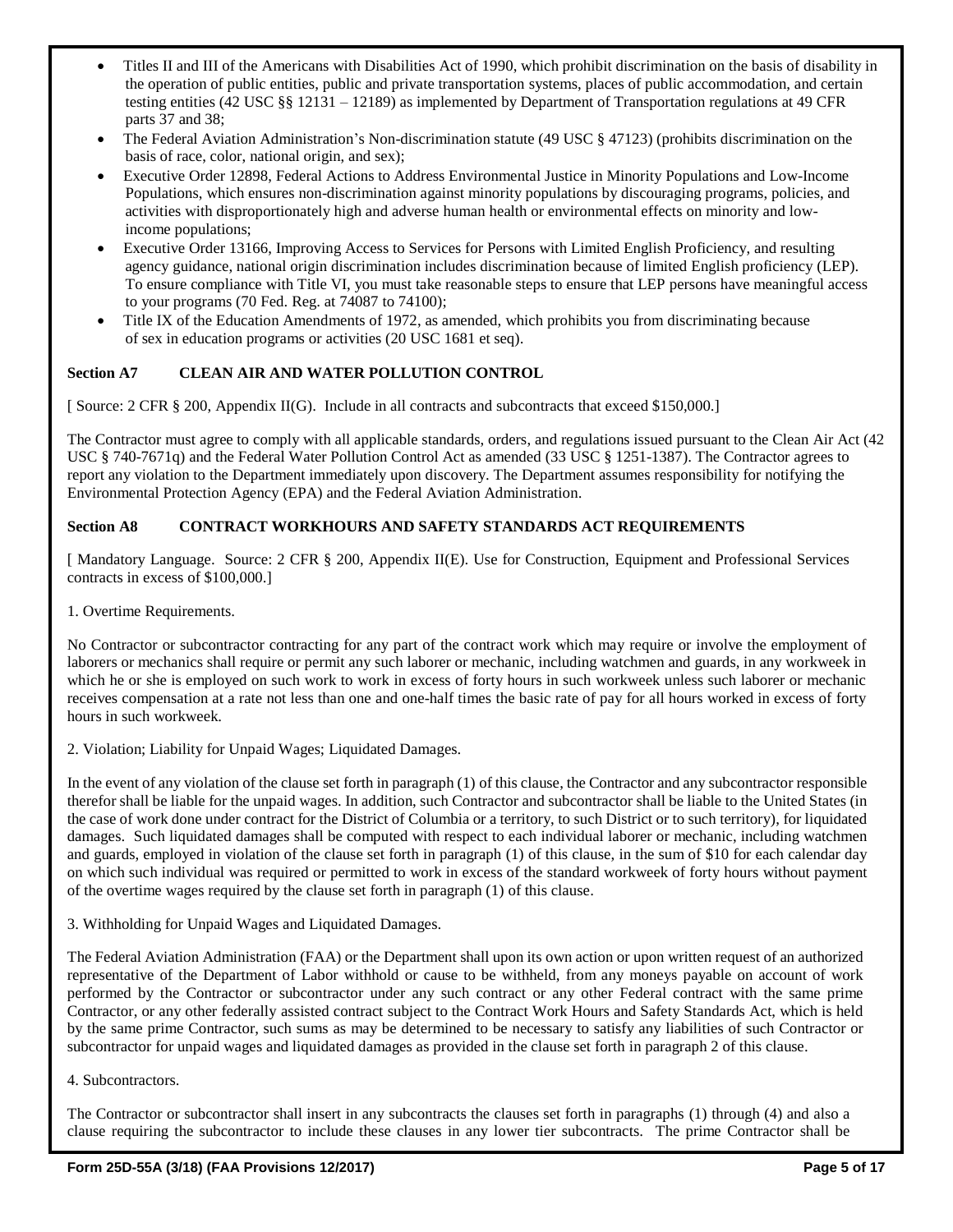responsible for compliance by any subcontractor or lower tier subcontractor with the clauses set forth in paragraphs (1) through (4) of this clause.

# **Section A9 COPELAND "ANTI-KICKBACK" ACT**

[ Mandatory Language. Source: 2 CFR § 200, Appendix II(D), 29 CFR Parts 3 & 5. Include in contracts and subcontracts exceeding \$2,000.]

Contractor must comply with the requirements of the Copeland "Anti-Kickback" Act (18 USC 874 and 40 USC 3145), as supplemented by Department of Labor regulation 29 CFR part 3. Contractor and subcontractors are prohibited from inducing, by any means, any person employed on the project to give up any part of the compensation to which the employee is entitled. The Contractor and each Subcontractor must submit to the Department, a weekly statement on the wages paid to each employee performing on covered work during the prior week. Department must report any violations of the Act to the Federal Aviation Administration.

### **Section A10 DAVIS-BACON REQUIREMENTS**

[ Mandatory Language. Source: 2 CFR § 200, Appendix II(D), 29 CFR Part 5. Include in contracts and subcontracts exceeding \$2,000.]

- 1. Minimum Wages
	- (i) All laborers and mechanics employed or working upon the site of the work will be paid unconditionally and not less often than once a week, and without subsequent deduction or rebate on any account (except such payroll deductions as are permitted by the Secretary of Labor under the Copeland Act (29 CFR Part 3)), the full amount of wages and bona fide fringe benefits (or cash equivalent thereof) due at time of payment computed at rates not less than those contained in the wage determination of the Secretary of Labor which is attached hereto and made a part hereof, regardless of any contractual relationship which may be alleged to exist between the Contractor and such laborers and mechanics.

Contributions made or costs reasonably anticipated for bona fide fringe benefits under section  $1(b)(2)$  of the Davis-Bacon Act on behalf of laborers or mechanics are considered wages paid to such laborers or mechanics, subject to the provisions of paragraph (1)(iv) of this section; also, regular contributions made or costs incurred for more than a weekly period (but not less often than quarterly) under plans, funds, or programs which cover the particular weekly period, are deemed to be constructively made or incurred during such weekly period. Such laborers and mechanics shall be paid the appropriate wage rate and fringe benefits on the wage determination for the classification of work actually performed, without regard to skill, except as provided in 29 CFR Part 5.5(a)(4). Laborers or mechanics performing work in more than one classification may be compensated at the rate specified for each classification for the time actually worked therein: *Provided*, that the employer's payroll records accurately set forth the time spent in each classification in which work is performed. The wage determination (including any additional classification and wage rates conformed under (1)(ii) of this section) and the Davis-Bacon poster (WH-1321) shall be posted at all times by the Contractor and its subcontractors at the site of the work in a prominent and accessible place where it can easily be seen by the workers.

(ii) (A) The contracting officer shall require that any class of laborers or mechanics, including helpers, which is not listed in the wage determination and which is to be employed under the contract shall be classified in conformance with the wage determination. The contracting officer shall approve an additional classification and wage rate and fringe benefits therefore only when the following criteria have been met:

> (1) The work to be performed by the classification requested is not performed by a classification in the wage determination;

(2) The classification is utilized in the area by the construction industry; and

(3) The proposed wage rate, including any bona fide fringe benefits, bears a reasonable relationship to the wage rates contained in the wage determination.

(B) If the Contractor and the laborers and mechanics to be employed in the classification (if known), or their representatives, and the contracting officer agree on the classification and wage rate (including the amount designated for fringe benefits where appropriate), a report of the action taken shall be sent by the contracting officer to the Administrator of the Wage and Hour Division, Employment Standards Administration, U.S. Department of Labor, Washington, DC 20210. The Administrator, or an authorized representative, will approve, modify, or disapprove every additional classification action within 30 days of receipt and so advise the contracting officer or will notify the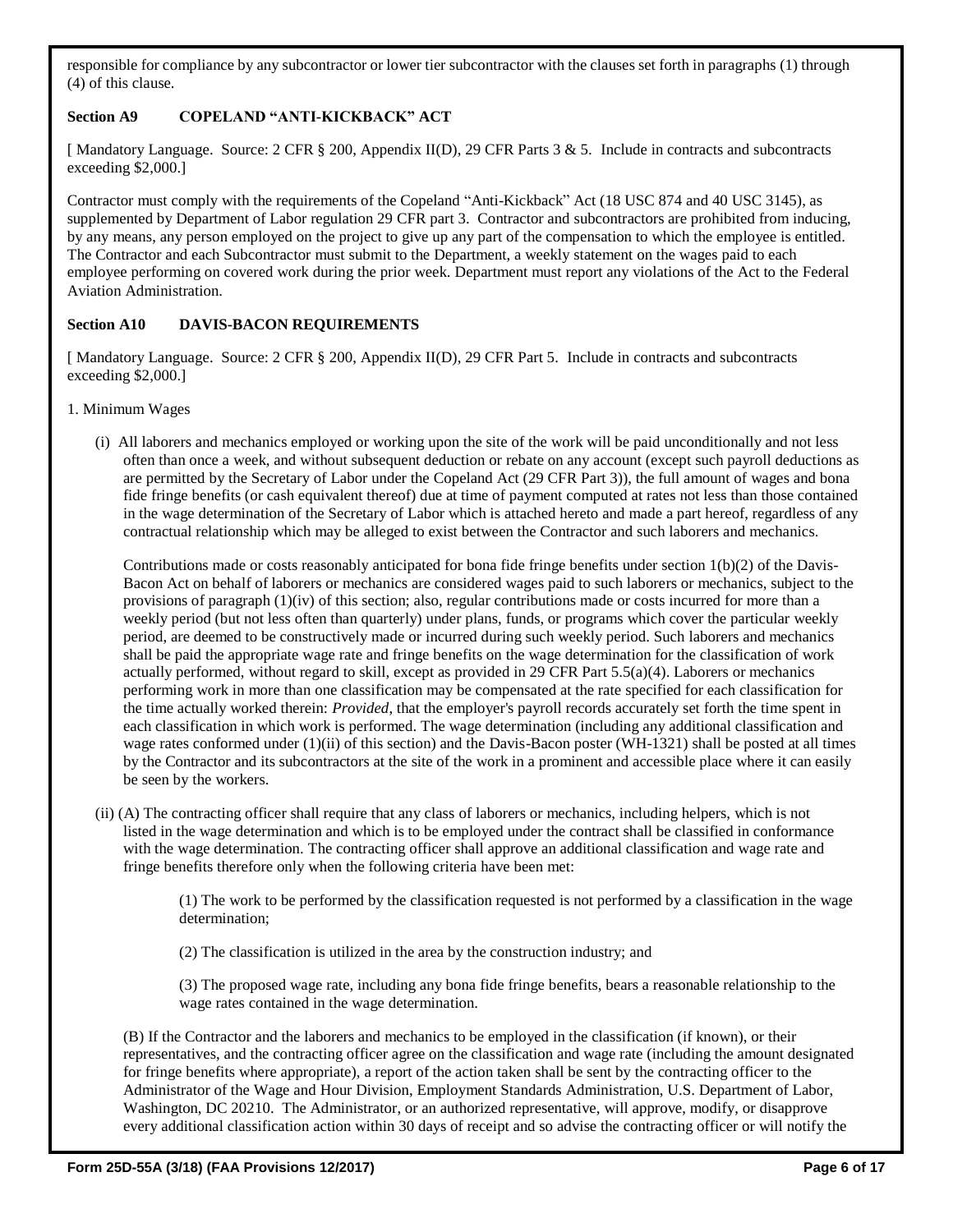contracting officer within the 30-day period that additional time is necessary.

(C) In the event the Contractor, the laborers or mechanics to be employed in the classification or their representatives, and the contracting officer do not agree on the proposed classification and wage rate (including the amount designated for fringe benefits where appropriate), the contracting officer shall refer the questions, including the views of all interested parties and the recommendation of the contracting officer, to the Administrator for determination. The Administrator, or an authorized representative, will issue a determination within 30 days of receipt and so advise the contracting officer or will notify the contracting officer within the 30-day period that additional time is necessary.

(D) The wage rate (including fringe benefits where appropriate) determined pursuant to subparagraphs

(1)(ii) (B) or (C) of this paragraph, shall be paid to all workers performing work in the classification under this contract from the first day on which work is performed in the classification.

- (iii) Whenever the minimum wage rate prescribed in the contract for a class of laborers or mechanics includes a fringe benefit which is not expressed as an hourly rate, the Contractor shall either pay the benefit as stated in the wage determination or shall pay another bona fide fringe benefit or an hourly cash equivalent thereof.
- (iv) If the Contractor does not make payments to a trustee or other third person, the Contractor may consider as part of the wages of any laborer or mechanic the amount of any costs reasonably anticipated in providing bona fide fringe benefits under a plan or program, *Provided*, that the Secretary of Labor has found, upon the written request of the Contractor, that the applicable standards of the Davis-Bacon Act have been met. The Secretary of Labor may require the Contractor to set aside in a separate account assets for the meeting of obligations under the plan or program.

#### 2 Withholding.

The Federal Aviation Administration or the Department shall upon its own action or upon written request of an authorized representative of the Department of Labor withhold or cause to be withheld from the Contractor under this contract or any other Federal contract with the same prime Contractor, or any other Federally-assisted contract subject to Davis-Bacon prevailing wage requirements, which is held by the same prime Contractor, so much of the accrued payments or advances as may be considered necessary to pay laborers and mechanics, including apprentices, trainees, and helpers, employed by the Contractor or any subcontractor the full amount of wages required by the contract. In the event of failure to pay any laborer or mechanic, including any apprentice, trainee, or helper, employed or working on the site of work, all or part of the wages required by the contract, the Federal Aviation Administration may, after written notice to the Contractor, or Department, take such action as may be necessary to cause the suspension of any further payment, advance, or guarantee of funds until such violations have ceased.

3. Payrolls and Basic Records.

- (i) Payrolls and basic records relating thereto shall be maintained by the Contractor during the course of the work and preserved for a period of three years thereafter for all laborers and mechanics working at the site of the work. Such records shall contain the name, address, and social security number of each such worker; his or her correct classification; hourly rates of wages paid (including rates of contributions or costs anticipated for bona fide fringe benefits or cash equivalents thereof of the types described in 1(b)(2)(B) of the Davis-Bacon Act); daily and weekly number of hours worked; deductions made; and actual wages paid. Whenever the Secretary of Labor has found under 29 CFR 5.5(a)(1)(iv) that the wages of any laborer or mechanic include the amount of any costs reasonably anticipated in providing benefits under a plan or program described in section  $1(b)(2)(B)$  of the Davis-Bacon Act, the Contractor shall maintain records that show that the commitment to provide such benefits is enforceable, that the plan or program is financially responsible, and that the plan or program has been communicated in writing to the laborers or mechanics affected, and that show the costs anticipated or the actual costs incurred in providing such benefits. Contractors employing apprentices or trainees under approved programs shall maintain written evidence of the registration of apprenticeship programs and certification of trainee programs, the registration of the apprentices and trainees, and the ratios and wage rates prescribed in the applicable programs.
- (ii)(A) The Contractor shall submit weekly for each week in which any contract work is performed a copy of all payrolls to the Federal Aviation Administration if the agency is a party to the contract, but if the agency is not such a party, the Contractor will submit the payrolls to the Department, , for transmission to the Federal Aviation Administration. The payrolls submitted shall set out accurately and completely all of the information required to be maintained under 29  $CFR 5.5(a)(3)(i)$ , except that full social security numbers and home addresses shall not be included on weekly transmittals. Instead the payrolls shall only need to include an individually identifying number for each employee (*e.g.* , the last four digits of the employee's social security number). The required weekly payroll information may be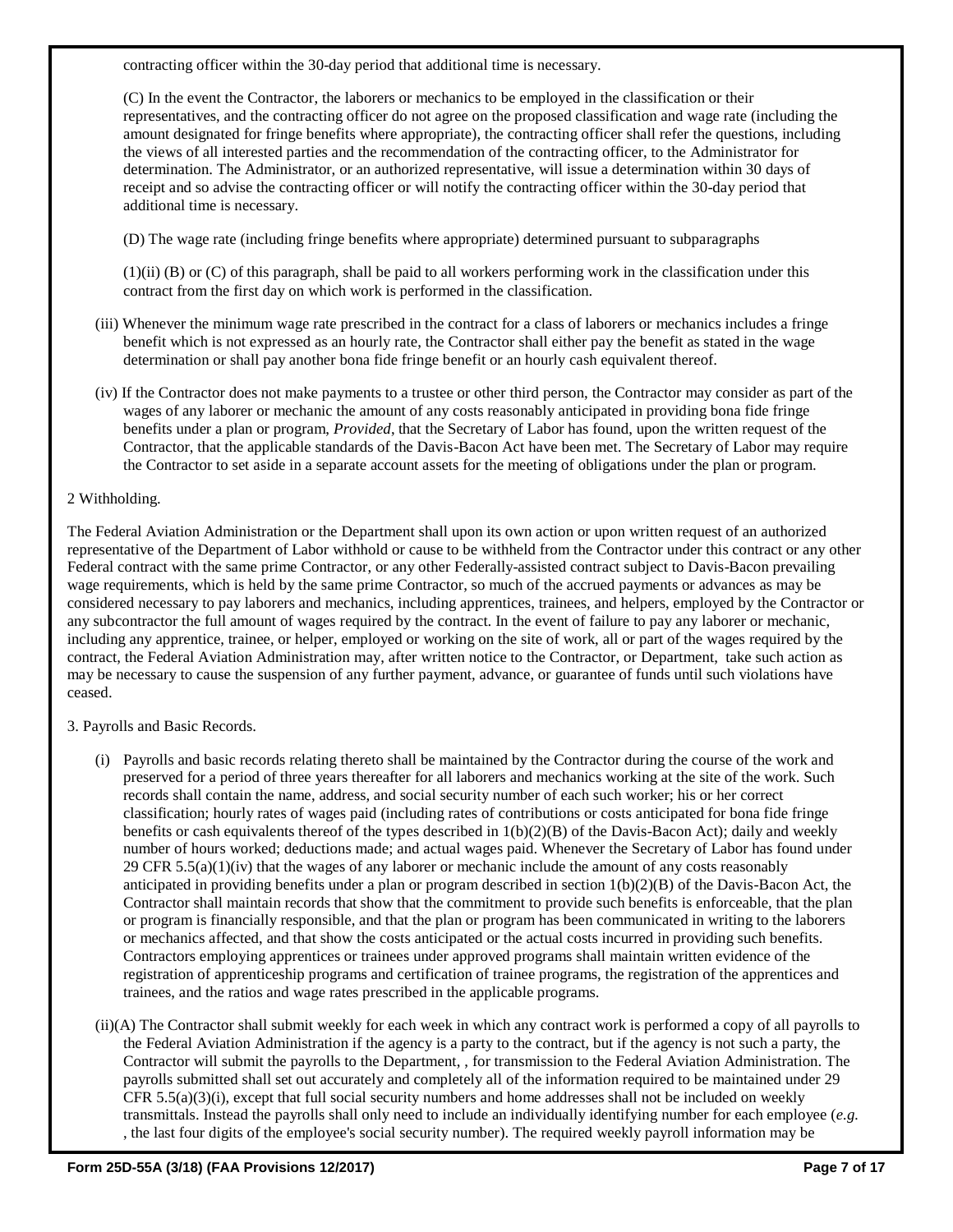submitted in any form desired. Optional Form WH–347 is available for this purpose from the Wage and Hour Division Web site at *[www.dol.gov/whd/forms/wh347instr.htm](http://www.dol.gov/esa/whd/forms/wh347instr.htm)* or its successor site. The prime Contractor is responsible for the submission of copies of payrolls by all subcontractors. Contractors and subcontractors shall maintain the full social security number and current address of each covered worker, and shall provide them upon request to the Federal Aviation Administration if the agency is a party to the contract, but if the agency is not such a party, the Contractor will submit them to the applicant, Department, for transmission to the Federal Aviation Administration, the Contractor, or the Wage and Hour Division of the Department of Labor for purposes of an investigation or audit of compliance with prevailing wage requirements. It is not a violation of this section for a prime Contractor to require a subcontractor to provide addresses and social security numbers to the prime Contractor for its own records, without weekly submission to the Department.

(B) Each payroll submitted shall be accompanied by a "Statement of Compliance," signed by the Contractor or subcontractor or his or her agent who pays or supervises the payment of the persons employed under the contract and shall certify the following:

(1) The payroll for the payroll period contains the information required to be provided under 29 CFR  $\S$  5.5(a)(3)(ii), the appropriate information is being maintained under 29 CFR  $\S$  5.5 (a)(3)(i) and that such information is correct and complete;

(2) Each laborer and mechanic (including each helper, apprentice and trainee) employed on the contract during the payroll period has been paid the full weekly wages earned, without rebate, either directly or indirectly, and that no deductions have been made either directly or indirectly from the full wages earned, other than permissible deductions as set forth in Regulations 29 CFR Part 3;

(3) Each laborer or mechanic has been paid not less than the applicable wage rates and fringe benefits or cash equivalents for the classification of work performed, as specified in the applicable wage determination incorporated into the contract.

(C) The weekly submission of a properly executed certification set forth on the reverse side of Optional Form WH-347 shall satisfy the requirement for submission of the "Statement of Compliance" required by paragraph (3)(ii)(B) of this section.

(D) The falsification of any of the above certifications may subject the Contractor or subcontractor to civil or criminal prosecution under Section 1001 of Title 18 and Section 231 of Title 31 of the United States Code.

- (iii) The Contractor or subcontractor shall make the records required under paragraph (3)(i) of this section available for inspection, copying or transcription by authorized representatives of the Department, the Federal Aviation Administration or the Department of Labor, and shall permit such representatives to interview employees during working hours on the job. If the Contractor or subcontractor fails to submit the required records or to make them available, the Federal agency may, after written notice to the Contractor, or Department, take such action as may be necessary to cause the suspension of any further payment, advance, or guarantee of funds. Furthermore, failure to submit the required records upon request or to make such records available may be grounds for debarment action pursuant to 29 CFR 5.12.
- 4. Apprentices and Trainees.
	- (i) Apprentices. Apprentices will be permitted to work at less than the predetermined rate for the work they performed when they are employed pursuant to and individually registered in a bona fide apprenticeship program registered with the U.S. Department of Labor, Employment and Training Administration, Bureau of Apprenticeship and Training, or with a State Apprenticeship Agency recognized by the Bureau, or if a person is employed in his or her first 90 days of probationary employment as an apprentice in such an apprenticeship program, who is not individually registered in the program, but who has been certified by the Bureau of Apprenticeship and Training or a State Apprenticeship Agency (where appropriate) to be eligible for probationary employment as an apprentice. The allowable ratio of apprentices to journeymen on the job site in any craft classification shall not be greater than the ratio permitted to the Contractor as to the entire work force under the registered program. Any worker listed on a payroll at an apprentice wage rate, who is not registered or otherwise employed as stated above, shall be paid not less than the applicable wage rate on the wage determination for the classification of work actually performed. In addition, any apprentice performing work on the job site in excess of the ratio permitted under the registered program shall be paid not less than the applicable wage rate on the wage determination for the work actually performed. Where a Contractor is performing construction on a project in a locality other than that in which its program is registered, the ratios and wage rates (expressed in percentages of the journeyman's hourly rate) specified in the Contractor's or subcontractor's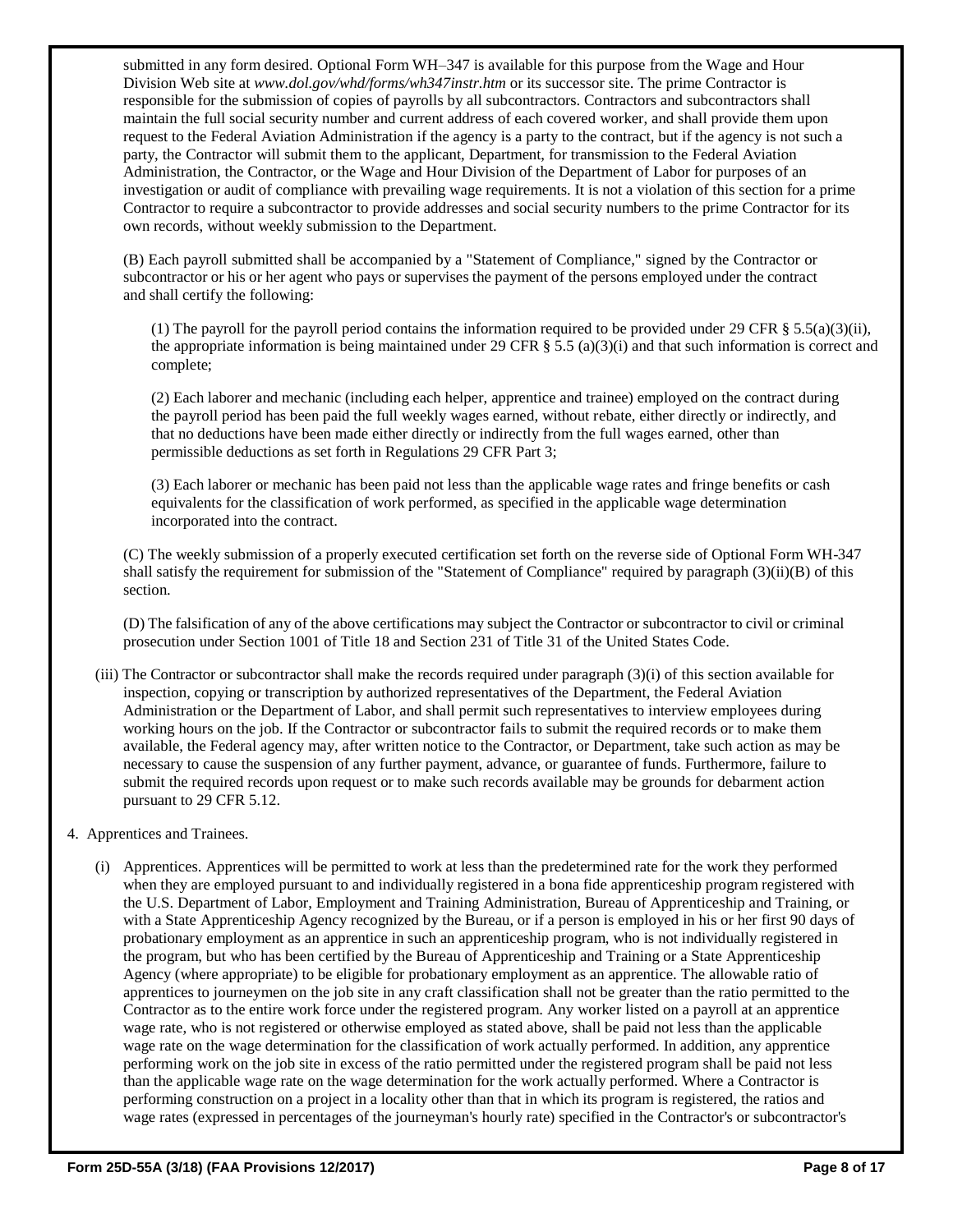registered program shall be observed. Every apprentice must be paid at not less than the rate specified in the registered program for the apprentice's level of progress, expressed as a percentage of the journeymen hourly rate specified in the applicable wage determination. Apprentices shall be paid fringe benefits in accordance with the provisions of the apprenticeship program. If the apprenticeship program does not specify fringe benefits, apprentices must be paid the full amount of fringe benefits listed on the wage determination for the applicable classification. If the Administrator determines that a different practice prevails for the applicable apprentice classification, fringes shall be paid in accordance with that determination. In the event the Bureau of Apprenticeship and Training, or a State Apprenticeship Agency recognized by the Bureau, withdraws approval of an apprenticeship program, the Contractor will no longer be permitted to utilize apprentices at less than the applicable predetermined rate for the work performed until an acceptable program is approved.

- (ii) Trainees. Except as provided in 29 CFR 5.16, trainees will not be permitted to work at less than the predetermined rate for the work performed unless they are employed pursuant to and individually registered in a program which has received prior approval, evidenced by formal certification by the U.S. Department of Labor, Employment and Training Administration. The ratio of trainees to journeymen on the job site shall not be greater than permitted under the plan approved by the Employment and Training Administration. Every trainee must be paid at not less than the rate specified in the approved program for the trainee's level of progress, expressed as a percentage of the journeyman hourly rate specified in the applicable wage determination. Trainees shall be paid fringe benefits in accordance with the provisions of the trainee program. If the trainee program does not mention fringe benefits, trainees shall be paid the full amount of fringe benefits listed on the wage determination unless the Administrator of the Wage and Hour Division determines that there is an apprenticeship program associated with the corresponding journeyman wage rate on the wage determination that provides for less than full fringe benefits for apprentices. Any employee listed on the payroll at a trainee rate that is not registered and participating in a training plan approved by the Employment and Training Administration shall be paid not less than the applicable wage rate on the wage determination for the classification of work actually performed. In addition, any trainee performing work on the job site in excess of the ratio permitted under the registered program shall be paid not less than the applicable wage rate on the wage determination for the work actually performed. In the event the Employment and Training Administration withdraws approval of a training program, the Contractor will no longer be permitted to utilize trainees at less than the applicable predetermined rate for the work performed until an acceptable program is approved.
- (iii) Equal Employment Opportunity. The utilization of apprentices, trainees and journeymen under this part shall be in conformity with the equal employment opportunity requirements of Executive Order 11246, as amended, and 29 CFR Part 30.

5. Compliance with Copeland Act Requirements.

The Contractor shall comply with the requirements of 29 CFR Part 3, which are incorporated by reference in this contract.

6. Subcontracts.

The Contractor or subcontractor shall insert in any subcontracts the clauses contained in 29 CFR Part 5.5(a)(1) through (10) and such other clauses as the Federal Aviation Administration may by appropriate instructions require, and also a clause requiring the subcontractors to include these clauses in any lower tier subcontracts. The prime Contractor shall be responsible for the compliance by any subcontractor or lower tier subcontractor with all the contract clauses in 29 CFR Part 5.5.

7. Contract Termination: Debarment.

A breach of the contract clauses in paragraph 1 through 10 of this section may be grounds for termination of the contract, and for debarment as a Contractor and a subcontractor as provided in 29 CFR 5.12.

8. Compliance with Davis-Bacon and Related Act Requirements.

All rulings and interpretations of the Davis-Bacon and Related Acts contained in 29 CFR Parts 1, 3, and 5 are herein incorporated by reference in this contract.

9. Disputes Concerning Labor Standards.

Disputes arising out of the labor standards provisions of this contract shall not be subject to the general disputes clause of this contract. Such disputes shall be resolved in accordance with the procedures of the Department of Labor set forth in 29 CFR Parts 5, 6 and 7. Disputes within the meaning of this clause include disputes between the Contractor (or any of its subcontractors) and the contracting agency, the U.S. Department of Labor, or the employees or their representatives.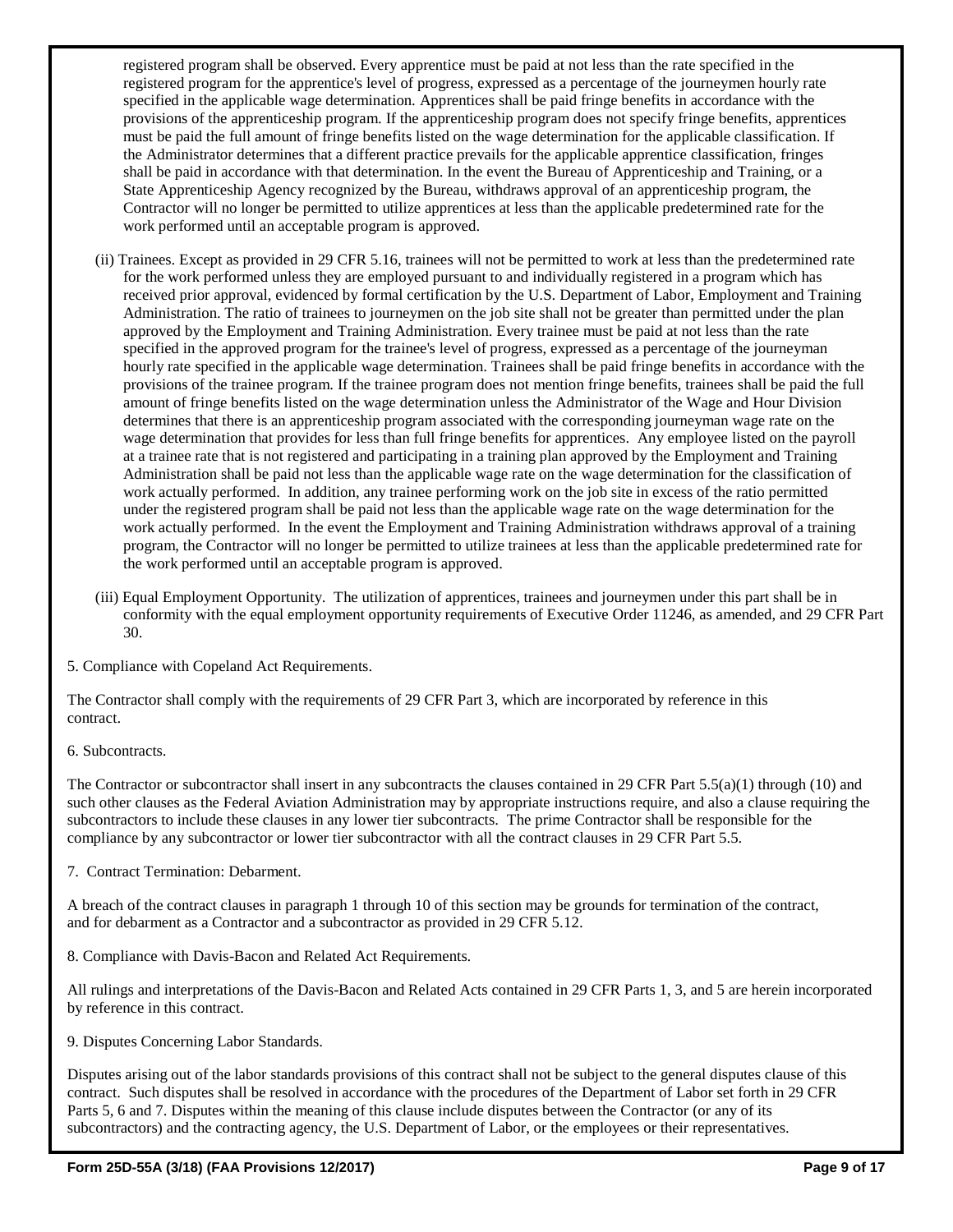### 10. Certification of Eligibility.

- (i) By entering into this contract, the Contractor certifies that neither it (nor he or she) nor any person or firm who has an interest in the Contractor's firm is a person or firm ineligible to be awarded Government contracts by virtue of section  $3(a)$  of the Davis-Bacon Act or 29 CFR  $5.12(a)(1)$ .
- (ii) No part of this contract shall be subcontracted to any person or firm ineligible for award of a Government contract by virtue of section 3(a) of the Davis-Bacon Act or 29 CFR 5.12(a)(1).
- (iii) The penalty for making false statements is prescribed in the U.S. Criminal Code, 18 USC 1001.

### **Section A11.3.1 CERTIFICATION OF OFFERER/BIDDER REGARDING DEBARMENT**

[ Source: 2 CFR part 180 (Subpart C), 2 CFR part 1200, DOT Order 4200.5. Use for any contract, regardless of tier, that is awarded by a Contractor, subcontractor, supplier, consultant, or its agent or representative in any transaction, if the amount of the contract is expected to equal or exceed \$25,000.]

By submitting a bid/proposal under this solicitation, the Bidder or Offeror certifies that neither it nor its principals are presently debarred or suspended by any Federal Department or agency from participation in this transaction.

### **Section A11.3.2 CERTIFICATION OF LOWER TIER CONTRACTORS REGARDING DEBARMENT**

[ Source: 2 CFR part 180 (Subpart C), 2 CFR part 1200, DOT Order 4200.5. Use for any contract, regardless of tier, that is awarded by a Contractor, subcontractor, supplier, consultant, or its agent or representative in any transaction, if the amount of the contract is expected to equal or exceed \$25,000.]

The successful Bidder, by administering each lower tier subcontract that exceeds \$25,000 as a "covered transaction", must verify each lower tier participant of a "covered transaction" under the project is not presently debarred or otherwise disqualified from participation in this federally assisted project. The successful Bidder will accomplish this by:

- 1. Checking the System for Award Management at website: [http://www.sam.gov](http://www.sam.gov/)
- 2. Collecting a certification statement similar to the Certificate of Offeror/Bidder Regarding Debarment, above.
- 3. Inserting a clause or condition in the covered transaction with the lower tier contract

If the Federal Aviation Administration later determines that a lower tier participant failed to disclose to a higher tier participant that it was excluded or disqualified at the time it entered the covered transaction, the FAA may pursue any available remedies, including suspension and debarment of the non-compliant participant.

#### **Section A12.3.1 DISADVANTAGED BUSINESS ENTERPRISE - SOLICITATION LANGUAGE (RACE CONSCIOUS)**

[ Source: 49 CFR §26 and 49 CFR §26.53. Department GCP-120. Requires a Department's solicitation to address what a Contractor must submit on proposed (Race Conscious) DBE participation. This language is not required for projects where DBE participation is by race-gender neutral means. ]

Information Submitted as a matter of Bidder responsiveness:

The Department's award of this contract is conditioned upon Bidder or Offeror satisfying the good faith effort requirements of 49 CFR §26.53.

As a condition of bid responsiveness, the Bidder or Offeror must submit the following information with their proposal on the forms provided herein:

- 1) The names and addresses of Disadvantaged Business Enterprise (DBE) firms that will participate in the contract;
- 2) A description of the work that each DBE firm will perform;
- 3) The dollar amount of the participation of each DBE firm listed under (1)
- 4) Written statement from Bidder or Offeror that attests their commitment to use the DBE firm(s) listed under (1) to meet the Department's project goal; and
- 5) If Bidder or Offeror cannot meet the advertised project DBE goal; evidence of good faith efforts undertaken by the Bidder or Offeror as described in appendix A to 49 CFR part 26.

The successful Bidder or Offeror must provide written confirmation of participation from each of the DBE firms the Bidder or Offeror lists in their commitment. This Bidder or Offeror must submit the DBE's written confirmation of participation within 5 days after bid opening, or for negotiated agreements submit with the proposal documents, as a condition of bid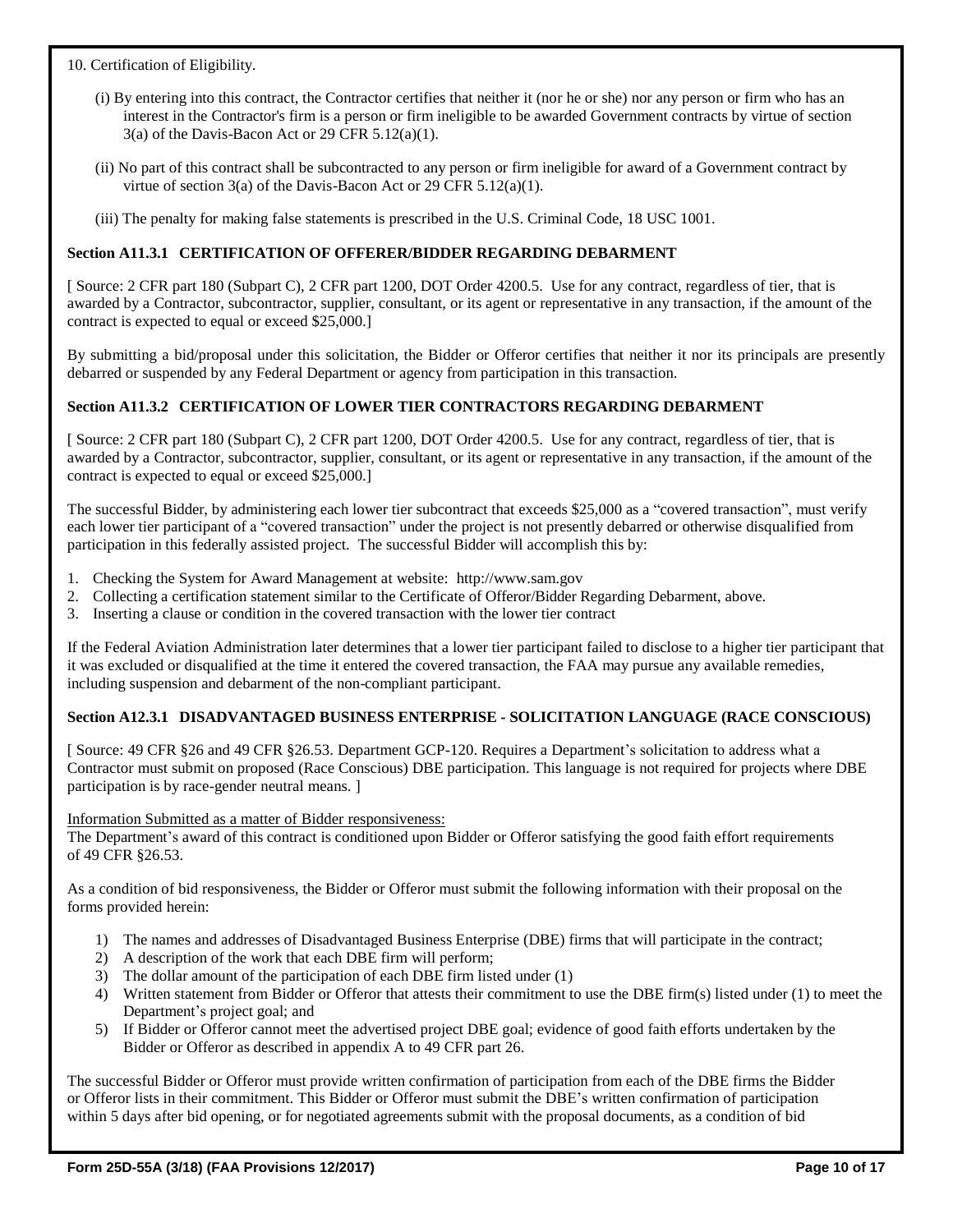#### responsiveness.

### **Section A12.3.2 DISADVANTAGED BUSINESS ENTERPRISE - SOLICITATION LANGUAGE (RACE/GENDER NEUTRAL)**

[ Source: 49 CFR §26.53. Department GCP-120.Contractor ]

The requirements of 49 CFR part 26 apply to this contract. It is the policy of the Department to practice nondiscrimination based on race, color, sex or national origin in the award or performance of this contract. The Department encourages participation by all firms qualifying under this solicitation regardless of business size or ownership.

### **Section A12.3.3 DISADVANTAGED BUSINESS ENTERPRISES (Program Goals)**

[ Mandatory Language. Source: 49 CFR §26, Department G-120. Use for projects where DBE participation is obtained through race-gender neutral means (i.e. no project goal). Sections §26.13 and §26.29 and Department GCP 80-01, establish mandatory language for Contractor assurance and prompt payment. ]

**Contract Assurance (§ 26.13)** - The Contractor or subcontractor shall not discriminate on the basis of race, color, national origin, or sex in the performance of this contract. The Contractor shall carry out applicable requirements of 49 CFR part 26 in the award and administration of Department of Transportation assisted contracts. Failure by the Contractor to carry out these requirements is a material breach of this contract, which may result in the termination of this contract or such other remedy, as the Department deems appropriate, which may include, but is not limited to:

- 1) Withholding monthly progress payments;
- 2) Assessing sanctions;
- 3) Liquidated damages; and/or
- 4) Disqualifying the Contractor from future bidding as non-responsible.

**Prompt Payment (§26.29 and Department GCP 80-01**) – The prime Contractor agrees to pay each subcontractor under this prime contract for satisfactory performance of its contract no later than eight (8) working days from the receipt of each payment the prime Contractor receives from the Department. The prime Contractor agrees further to return retainage payments to each subcontractor within eight (8) working days after the subcontractor's work is satisfactorily completed. Any delay or postponement of payment from the above referenced time frame may occur only for good cause following written approval of the Department. This clause applies to both DBE and non-DBE subcontractors.

#### **Section A13 DISTRACTED DRIVING - TEXTING WHEN DRIVING**

[ Source: Executive Order 13513, DOT Order 3902.10. Use for all AIP funded contracts that exceed the micro-purchase threshold of 2 CFR §200.67 (currently set at \$3,500).]

In accordance with Executive Order 13513, "Federal Leadership on Reducing Text Messaging While Driving" (10/1/2009) and DOT Order 3902.10 "Text Messaging While Driving" (12/30/2009), the Federal Aviation Administration encourages recipients of Federal grant funds to adopt and enforce safety policies that decrease crashes by distracted drivers, including policies to ban text messaging while driving when performing work related to a grant or subgrant.

In support of this initiative, the Department encourages the Contractor to promote policies and initiatives for its employees and other work personnel that decrease crashes by distracted drivers, including policies that ban text messaging while driving motor vehicles while performing work activities associated with the project. The Contractor must include the substance of this clause in all sub-tier contracts exceeding \$3,500 that involve driving a motor vehicle in performance of work activities associated with the project.

# **Section A14 DRUG FREE WORKPLACE REQUIREMENTS**

[ (A15 in Federal) Source: 49 CFR part 32, Drug-Free Workplace Act of 1988 (41 U.S.C. 701 *et seq.*, as amended) ]

The Drug-Free Workplace Act of 1988 requires some Federal contractors and all Federal grantees to agree that they will provide drug-free workplaces as a condition of receiving a contract or grant from a Federal agency. The Act does *not* apply to contractors, subcontractors, or subgrantees, although the Federal grantees workplace may be where the contractors, subcontractors, or subgrantees are working.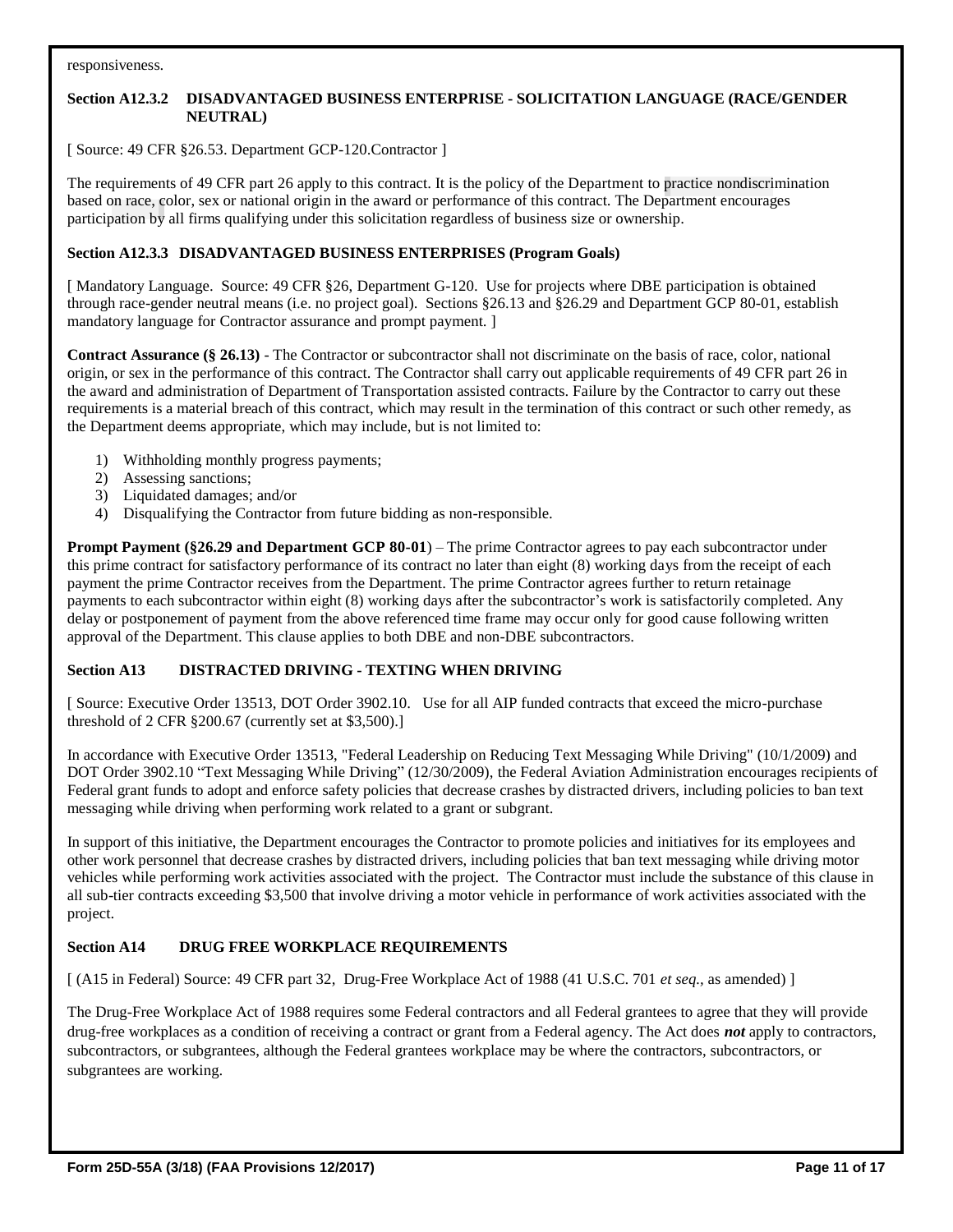### **Section A15 ENERGY CONSERVATION REQUIREMENTS**

[ (A14 in Federal) Source: 2 CFR § 200, Appendix II(H). Use for all contracts and subcontracts.]

Contractor and Subcontractor agree to comply with mandatory standards and policies relating to energy efficiency as contained in the state energy conservation plan issued in compliance with the Energy Policy and Conservation Act

(42 USC 6201*et seq*).

### **Section A16.3.1 EQUAL OPPORTUNITY CLAUSE (EEO Contract Clause)**

[ Mandatory Language. Source: 2 CFR 200, Appendix II(C), 41 CFR § 60-1.4, 41 CFR § 60-4.3, Executive Order 11246. Department Form 25A-301 and 25A-304. Use for any contract or subcontract when the amount exceeds \$10,000. ]

During the performance of this contract, the Contractor agrees as follows:

(1) The Contractor will not discriminate against any employee or applicant for employment because of race, color, religion, sex, or national origin. The Contractor will take affirmative action to ensure that applicants are employed, and that employees are treated during employment without regard to their race, color, religion, sex, sexual orientation, gender identify or national origin. Such action shall include, but not be limited to the following: employment, upgrading, demotion, or transfer; recruitment or recruitment advertising; layoff or termination; rates of pay or other forms of compensation; and selection for training, including apprenticeship. The Contractor agrees to post in conspicuous places, available to employees and applicants for employment, notices to be provided setting forth the provisions of this nondiscrimination clause.

(2) The Contractor will, in all solicitations or advertisements for employees placed by or on behalf of the Contractor, state that all qualified applicants will receive considerations for employment without regard to race, color, religion, sex, or national origin.

(3) The Contractor will send to each labor union or representative of workers with which he has a collective bargaining agreement or other contract or understanding, a notice to be provided advising the said labor union or workers' representatives of the Contractor's commitments under this section, and shall post copies of the notice in conspicuous places available to employees and applicants for employment.

(4) The Contractor will comply with all provisions of Executive Order 11246 of September 24, 1965, and of the rules, regulations, and relevant orders of the Secretary of Labor.

(5) The Contractor will furnish all information and reports required by Executive Order 11246 of September 24, 1965, and by rules, regulations, and orders of the Secretary of Labor, or pursuant thereto, and will permit access to his books, records, and accounts by the administering agency and the Secretary of Labor for purposes of investigation to ascertain compliance with such rules, regulations, and orders.

(6) In the event of the Contractor's noncompliance with the nondiscrimination clauses of this contract or with any of the said rules, regulations, or orders, this contract may be canceled, terminated, or suspended in whole or in part and the Contractor may be declared ineligible for further Government contracts or federally assisted construction contracts in accordance with procedures authorized in Executive Order 11246 of September 24, 1965, and such other sanctions may be imposed and remedies invoked as provided in Executive Order 11246 of September 24, 1965, or by rule, regulation, or order of the Secretary of Labor, or as otherwise provided by law.

(7) The Contractor will include the portion of the sentence immediately preceding paragraph (1) and the provisions of paragraphs (1) through (7) in every subcontract or purchase order unless exempted by rules, regulations, or orders of the Secretary of Labor issued pursuant to section 204 of Executive Order 11246 of September 24, 1965, so that such provisions will be binding upon each subcontractor or vendor. The Contractor will take such action with respect to any subcontract or purchase order as the administering agency may direct as a means of enforcing such provisions, including sanctions for noncompliance*: Provided, however*, that in the event a Contractor becomes involved in, or is threatened with, litigation with a subcontractor or vendor as a result of such direction by the administering agency the Contractor may request the United States to enter into such litigation to protect the interests of the United States.

# **Section A16.3.2 EQUAL EMPLOYMENT OPPORTUNITY SPECIFICATION**

The language in Department Form 25A-301 is similar to the FAA language in A16.3.2 EEO specification. The language in Department Form 25A-301 is hereby incorporated into these contract provisions for EEO.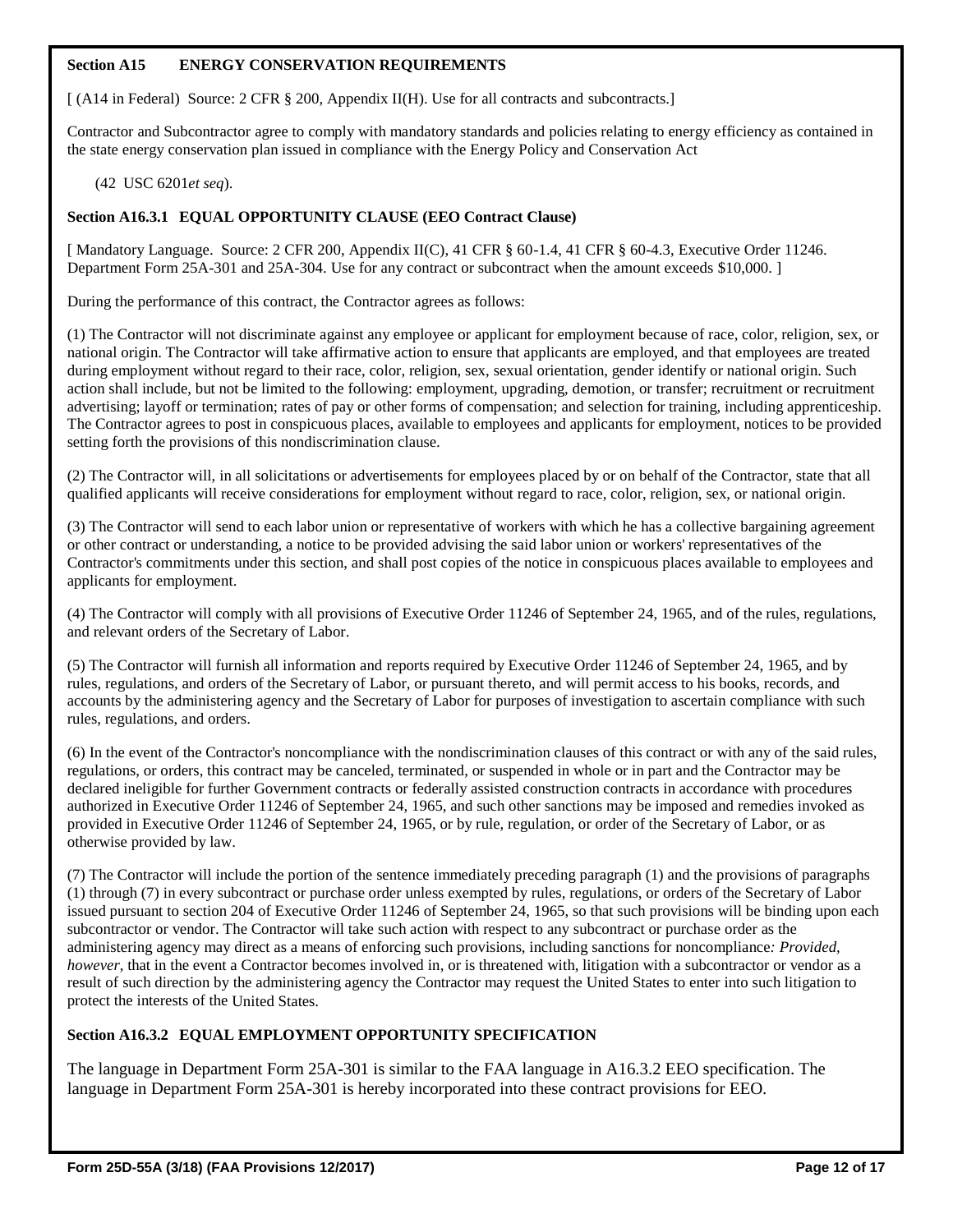# **Section A17 FEDERAL FAIR LABOR STANDARDS ACT (FEDERAL MINIMUM WAGE)**

[ Source: 29 USC § 201, et seq. All consultants, sub-consultants, Contractors and subcontractors employed under this federally assisted project must comply with the FLSA.]

All contracts and subcontracts that result from this solicitation incorporate by reference the provisions of

29 CFR part 201, the Federal Fair Labor Standards Act (FLSA), with the same force and effect as if given in full text. The FLSA sets minimum wage, overtime pay, recordkeeping, and child labor standards for full and part time workers.

The Contractor has full responsibility to monitor compliance to the referenced statute or regulation. The Contractor must address any claims or disputes that arise from this requirement directly with the U.S. Department of Labor – Wage and Hour Division.

#### **Section A18 LOBBYING AND INFLUENCING FEDERAL EMPLOYEES**

[ Mandatory Language. Source: 31 USC § 1352 – Byrd Anti-Lobbying Amendment; 2 CFR part 200, Appendix II(J); 49 CFR part 20, Appendix A. Consultants and Contractors that apply or bid for an award of \$100,000 or more must certify to these paragraphs by signing the bid documents.]

The Bidder or Offeror certifies by signing and submitting this bid or proposal, to the best of his or her knowledge and belief, that:

(1) No Federal appropriated funds have been paid or will be paid, by or on behalf of the Bidder or Offeror, to any person for influencing or attempting to influence an officer or employee of an agency, a Member of Congress, an officer or employee of Congress, or an employee of a Member of Congress in connection with the awarding of any Federal contract, the making of any Federal grant, the making of any Federal loan, the entering into of any cooperative agreement, and the extension, continuation, renewal, amendment, or modification of any Federal contract, grant, loan, or cooperative agreement.

(2) If any funds other than Federal appropriated funds have been paid or will be paid to any person for influencing or attempting to influence an officer or employee of any agency, a Member of Congress, an officer or employee of Congress, or an employee of a Member of Congress in connection with this Federal contract, grant, loan, or cooperative agreement, the undersigned shall complete and submit Standard Form-LLL, "Disclosure Form to Report Lobbying," in accordance with its instructions.

(3) The undersigned shall require that the language of this certification be included in the award documents for all sub-awards at all tiers (including subcontracts, subgrants, and contracts under grants, loans, and cooperative agreements) and that all subrecipients shall certify and disclose accordingly. This certification is a material representation of fact upon which reliance was placed when this transaction was made or entered into. Submission of this certification is a prerequisite for making or entering into this transaction imposed by section 1352, title 31, U.S. Code. Any person who fails to file the required certification shall be subject to a civil penalty of not less than \$10,000 and not more than \$100,000 for each such failure.

### **Section A19 PROHIBITION OF SEGREGATED FACILITIES**

[ Source: 41 CFR  $\S$  60. Include in all contracts and subcontracts subject to EEO. ]

(a) The Contractor agrees that it does not and will not maintain or provide for its employees any segregated facilities at any of its establishments, and that it does not and will not permit its employees to perform their services at any location under its control where segregated facilities are maintained. The Contractor agrees that a breach of this clause is a violation of the Equal Employment Opportunity clause in this contract.

(b) "Segregated facilities," as used in this clause, means any waiting rooms, work areas, rest rooms and wash rooms, restaurants and other eating areas, time clocks, locker rooms and other storage or dressing areas, parking lots, drinking fountains, recreation or entertainment areas, transportation, and housing facilities provided for employees, that are segregated by explicit directive or are in fact segregated on the basis of race, color, religion, sex, or national origin because of written or oral policies or employee custom. The term does not include separate or single-user rest rooms or necessary dressing or sleeping areas provided to assure privacy between the sexes.

(c) The Contractor shall include this clause in every subcontract and purchase order that is subject to the Equal Employment Opportunity clause of this contract.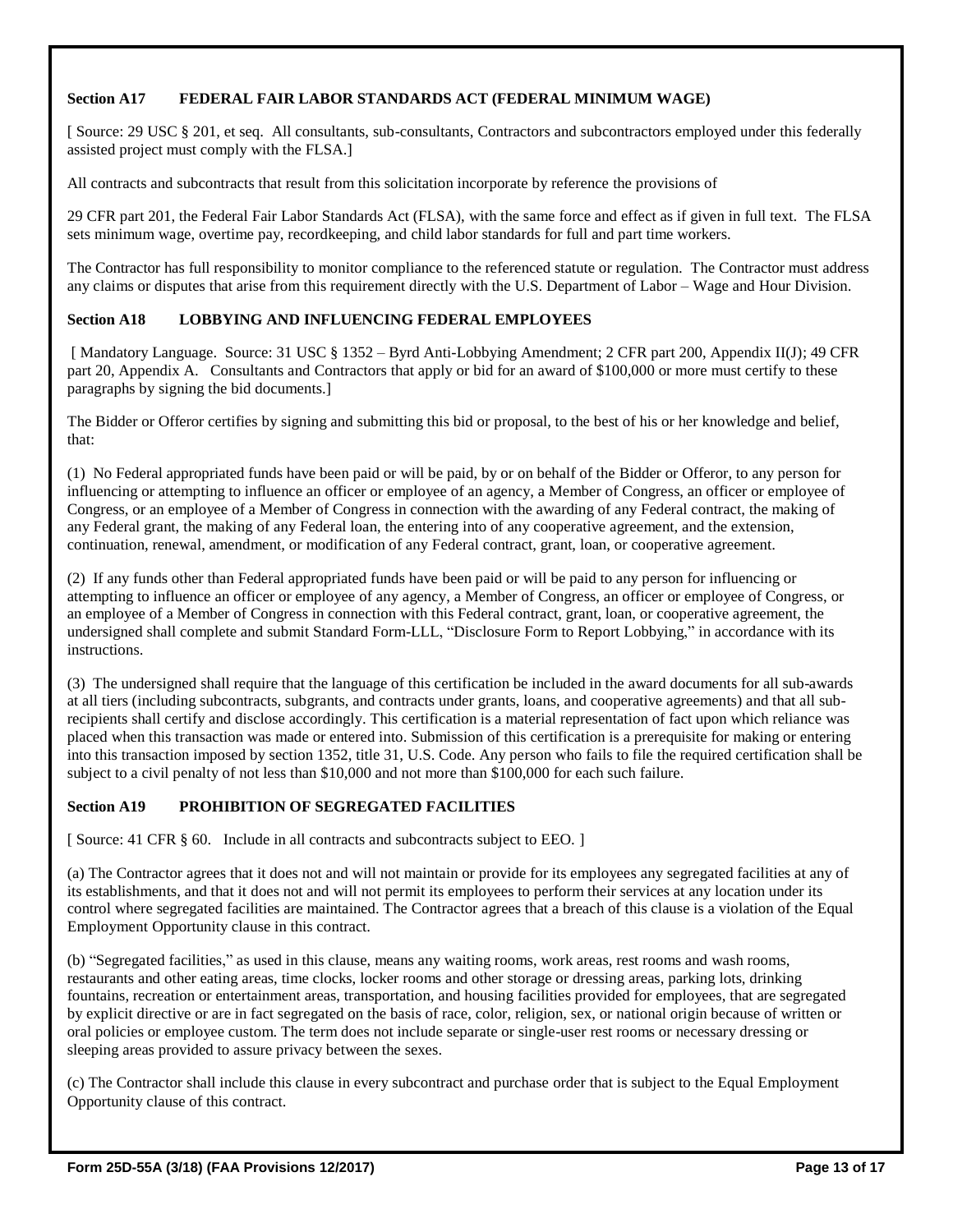# **Section A20 OCCUPATION SAFETY AND HEALTH ACT OF 1970**

[ Source: 20 CFR part 1910. Include in all contracts and subcontracts. ]

All contracts and subcontracts that result from this solicitation incorporate by reference the requirements of 29 CFR Part 1910 with the same force and effect as if given in full text. The employer must provide a work environment that is free from recognized hazards that may cause death or serious physical harm to the employee. The employer retains full responsibility to monitor its compliance and their subcontractor's compliance with the applicable requirements of the Occupational Safety and Health Act of 1970 (20 CFR Part 1910). The employer must address any claims or disputes that pertain to a referenced requirement directly with the U.S. Department of Labor – Occupational Safety and Health Administration.

# **Section A 21 PROCUREMENT OF RECOVERED MATERIALS**

[ Source: 2 CFR § 200.322, and 40 CFR part 247. ]

Contractor and subcontractor agree to comply with Section 6002 of the Solid Waste Disposal Act, as amended by the Resource Conservation and Recovery Act, and the regulatory provisions of 40 CFR Part 247. In the performance of this contract and to the extent practicable, the Contractor and subcontractors are to use of products containing the highest percentage of recovered materials for items designated by the Environmental Protection Agency (EPA) under 40 CFR Part 247 whenever:

- 1) The contract requires procurement of \$10,000 or more of a designated item during the fiscal year; or,
- 2) The Contractor has procured \$10,000 or more of a designated item using Federal funding during the previous fiscal year.

The list of EPA-designated items is available at [www.epa.gov/smm/comprehensive-procurement-guidelines-construction](http://www.epa.gov/smm/comprehensive-procurement-guidelines-construction-products)[products](http://www.epa.gov/smm/comprehensive-procurement-guidelines-construction-products) . Section 6002(c) establishes exceptions to the preference for recovery of EPA-designated products if the Contractor can demonstrate the item is:

- a) Not reasonably available within a timeframe providing for compliance with the contract performance schedule;
- b) Fails to meet reasonable contract performance requirements; or
- c) Is only available at an unreasonable price.

### **Section A 22 RIGHTS TO INVENTIONS**

[ Source: 2 CFR § 200, Appendix II(F), and 37 CFR §401. ]

Contracts or agreements that include the performance of experimental, developmental, or research work must provide for the rights of the Federal Government and the Department in any resulting invention as established by 37 CFR part 401, Rights to Inventions Made by Non-profit Organizations and Small Business Firms under Government Grants, Contracts, and Cooperative Agreements. This contract incorporates by reference the patent and inventions rights as specified within 37 CFR §401.14. Contractor must include this requirement in all sub-tier contracts involving experimental, developmental or research work.

# **Section A23 SEISMIC SAFETY**

[ Source: 49 CFR part 4. Clause used for construction of new buildings or structural addition to existing buildings.]

The Contractor agrees to ensure that all work performed under this contract, including work performed by subcontractors, conforms to a building code standard that provides a level of seismic safety substantially equivalent to standards established by the National Earthquake Hazards Reduction Program (NEHRP). Local building codes that model their code after the current version of the International Building Code (IBC) meet the NEHRP equivalency level for seismic safety.

# **Section A24 TAX DELINQUENCY AND FELONY CONVICTIONS**

[Source: Sections 415 and 416 of Title IV, Division L of the Consolidated Appropriations Act, 2014 (Pub. L. 113-76), and similar provisions in subsequent appropriations acts. DOT Order 4200.6 - Requirements for Procurement and Non-Procurement Regarding Tax Delinquency and Felony Convictions. Include in all contracts and subcontracts. ]

# CERTIFICATION OF OFFERER/BIDDER REGARDING TAX DELINQUENCY AND FELONY CONVICTIONS

The applicant must complete the following two certification statements. The applicant must indicate its current status as it relates to tax delinquency and felony conviction by inserting a checkmark  $(\checkmark)$  in the space following the applicable response. The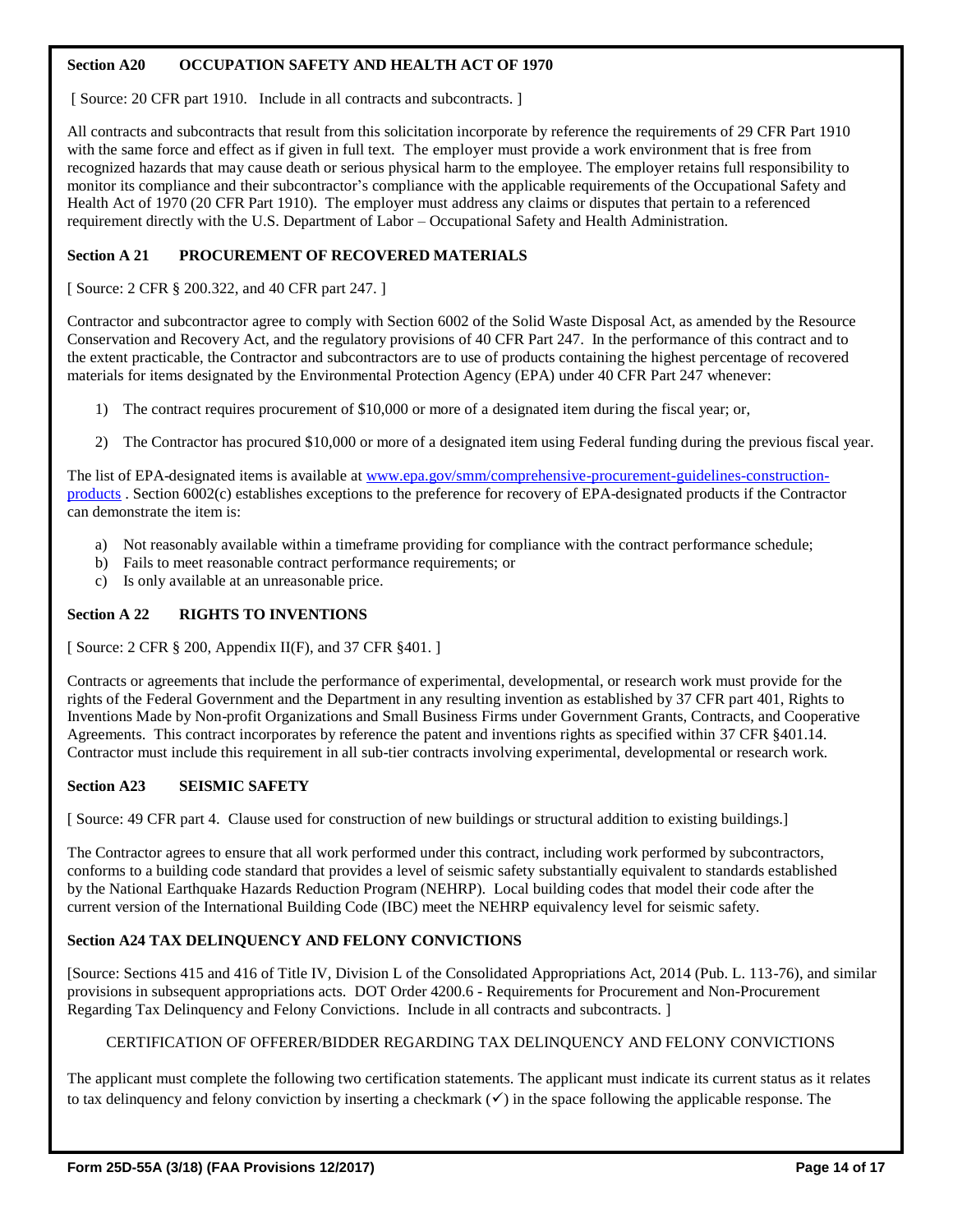applicant agrees that, if awarded a contract resulting from this solicitation, it will incorporate this provision for certification in all lower tier subcontracts.

#### **Certifications – Use Department Form 25D-159 for signed certification**

- 1) The applicant represents that it is  $( \cdot )$  is not  $( \cdot )$  a corporation that has any unpaid Federal tax liability that has been assessed, for which all judicial and administrative remedies have been exhausted or have lapsed, and that is not being paid in a timely manner pursuant to an agreement with the authority responsible for collecting the tax liability.
- 2) The applicant represents that it is ( ) is not ( ) a corporation that was convicted of a criminal violation under any Federal law within the preceding 24 months.

#### **Note**

If an applicant responds in the affirmative to either of the above representations, the applicant is ineligible to receive an award unless the Department has received notification from the agency suspension and debarment official (SDO) that the SDO has considered suspension or debarment and determined that further action is not required to protect the Government's interests. The applicant therefore must provide information to the Department about its tax liability or conviction to the Department, who will then notify the FAA Airports District Office, which will then notify the agency's SDO to facilitate completion of the required considerations before award decisions are made.

#### **Term Definitions**

**Felony conviction:** Felony conviction means a conviction within the preceding twenty four (24) months of a felony criminal violation under any Federal law and includes conviction of an offense defined in a section of the U.S. code that specifically classifies the offense as a felony and conviction of an offense that is classified as a felony under 18 U.S.C. § 3559.

**Tax Delinquency**: A tax delinquency is any unpaid Federal tax liability that has been assessed, for which all judicial and administrative remedies have been exhausted, or have lapsed, and that is not being paid in a timely manner pursuant to an agreement with the authority responsible for collecting the tax liability.

#### **Section A25.3.1 TERMINATION FOR CONVENIENCE (Construction & Equipment Contracts)**

[Source: 2 CFR § 200 Appendix II(B). Department GCP 80-09. The Department must include a clause for termination for convenience on all contracts and subcontracts in excess of \$10,000.]

The Department may terminate this contract in whole or in part at any time by providing written notice to the Contractor. Such action may be without cause and without prejudice to any other right or remedy of Department. Upon receipt of a written notice of termination, except as explicitly directed by the Department, the Contractor shall immediately proceed with the following obligations regardless of any delay in determining or adjusting amounts due under this clause:

- 1. Contractor must immediately discontinue work as specified in the written notice.
- 2. Terminate all subcontracts to the extent they relate to the work terminated under the notice.
- 3. Discontinue orders for materials and services except as directed by the written notice.
- 4. Deliver to the Department all fabricated and partially fabricated parts, completed and partially completed work, supplies, equipment and materials acquired prior to termination of the work and as directed in the written notice.
- 5. Complete performance of the work not terminated by the notice.
- 6. Take action as directed by the Department to protect and preserve property and work related to this contract that Department will take possession.

Department agrees to pay Contractor for:

- 1) completed and acceptable work executed in accordance with the contract documents prior to the effective date of termination;
- 2) documented expenses sustained prior to the effective date of termination in performing work and furnishing labor, materials, or equipment as required by the contract documents in connection with uncompleted work;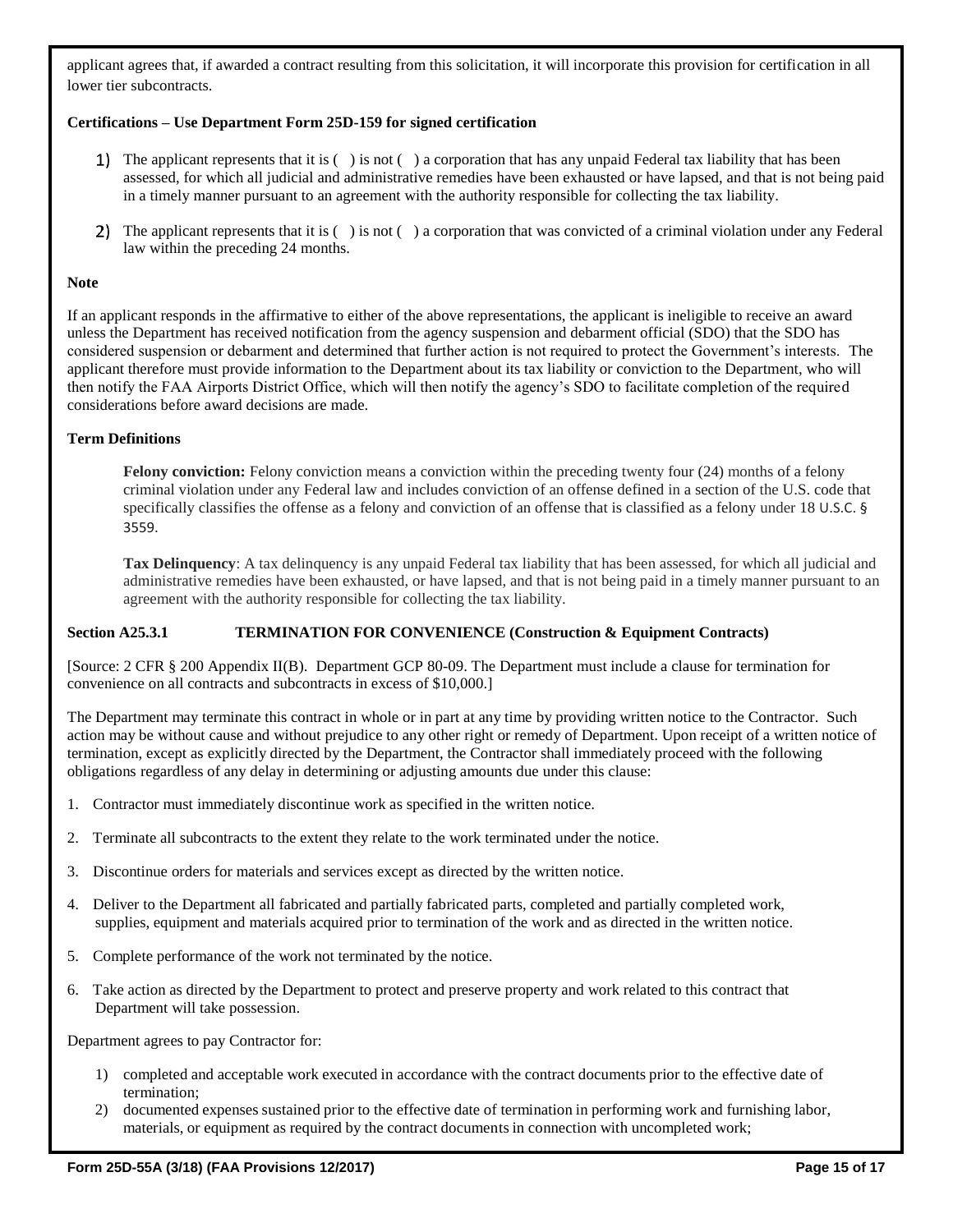- 3) reasonable and substantiated claims, costs and damages incurred in settlement of terminated contracts with
- 4) Subcontractors and Suppliers; and
- 5) reasonable and substantiated expenses to the Contractor directly attributable to Department's termination action

The Department will not pay Contractor for loss of anticipated profits or revenue or other economic loss arising out of or resulting from the Department's termination action.

The rights and remedies this clause provides are in addition to any other rights and remedies provided by law or under this contract in Department Standard Specification Section GCP 80-09.

### **Section A 25.3.2 TERMINATION FOR DEFAULT (Construction)**

[ FAA Mandatory Language for Construction Contracts. Source: 2 CFR § 200 Appendix II(B), FAA Advisory Circular 150/5370-10, Section 80-09. Department Section GCP 80-08. ]

#### **FAA Advisory Circular, 80-09 Default and termination of contract.**

The Contractor shall be considered in default of his or her contract and such default will be considered as cause for the Department to terminate the contract for any of the following reasons if the Contractor:

- a. Fails to begin the work under the contract within the time specified in the Notice to Proceed, or
- b. Fails to perform the work or fails to provide sufficient workers, equipment and/or materials to assure completion of work in accordance with the terms of the contract, or
- c. Performs the work unsuitably or neglects or refuses to remove materials or to perform anew such work as may be rejected as unacceptable and unsuitable, or
- d. Discontinues the execution of the work, or
- e. Fails to resume work which has been discontinued within a reasonable time after notice to do so, or
- f. Becomes insolvent or is declared bankrupt, or commits any act of bankruptcy or insolvency, or
- g. Allows any final judgment to stand against the Contractor unsatisfied for a period of 10 days, or
- h. Makes an assignment for the benefit of creditors, or
- i. For any other cause whatsoever, fails to carry on the work in an acceptable manner.

Should the Engineer consider the Contractor in default of the contract for any reason above, the Engineer shall immediately give written notice to the Contractor and the Contractor's surety as to the reasons for considering the Contractor in default and the Department's intentions to terminate the contract.

If the Contractor or surety, within a period of 10 days after such notice, does not proceed in accordance therewith, then the Department will, upon written notification from the Engineer of the facts of such delay, neglect, or default and the Contractor's failure to comply with such notice, have full power and authority without violating the contract, to take the execution of the work out of the hands of the Contractor. The Department may appropriate or use any or all materials and equipment that have been mobilized for use in the work and are acceptable and may enter into an agreement for the completion of said contract according to the terms and provisions thereof, or use such other methods as in the opinion of the Engineer will be required for the completion of said contract in an acceptable manner.

All costs and charges incurred by the Department, together with the cost of completing the work under contract, will be deducted from any monies due or which may become due the Contractor. If such expense exceeds the sum which would have been payable under the contract, then the Contractor and the surety shall be liable and shall pay to the Department the amount of such excess.

The rights and remedies this clause provides are in addition to any other rights and remedies provided by law or under this contract in the Department's Standard Specifications Section GCP 80-08.